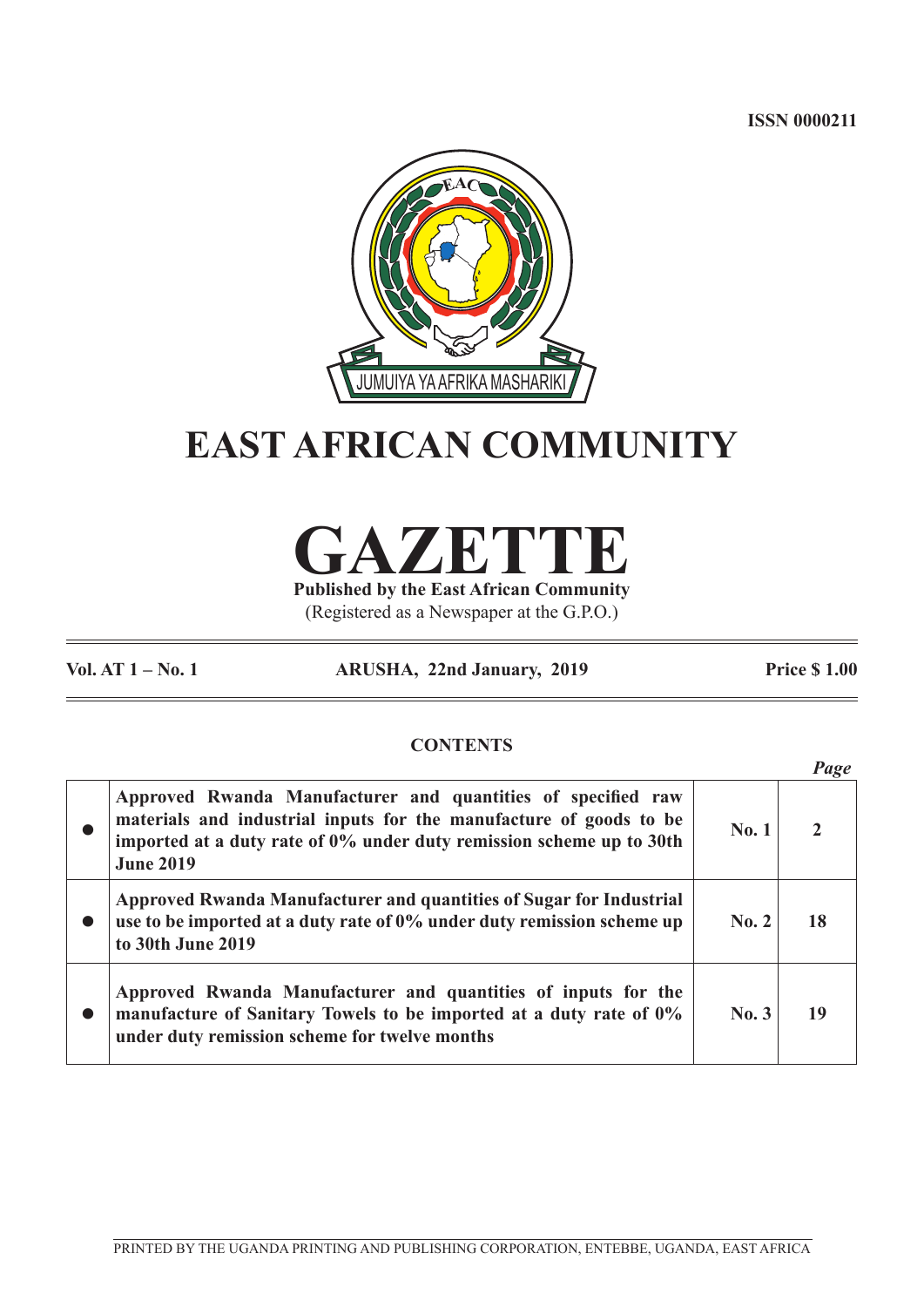Legal Notice No. EAC/1/2019.

## **THE PROTOCOL ON THE ESTABLISHMENT OF THE EAST AFRICAN COMMUNITY CUSTOMS UNION**

## **LEGAL NOTICE**

IN EXERCISE of the powers conferred upon the Council of Ministers by Section 140 of the East African Community Customs Management Act 2004, the Council of Ministers has approved a remission of duty at 0% on the following specified raw materials and industrial inputs for manufacture of goods imported by specified manufacturers in Rwanda up to 30<sup>th</sup>June 2019:

| S/N | <b>Company Name</b>                  | <b>HS Codes</b> | <b>Descriptions</b>                                                                       | <b>Quantity</b>  | <b>Final Prod-</b><br>ucts |
|-----|--------------------------------------|-----------------|-------------------------------------------------------------------------------------------|------------------|----------------------------|
| 1.  | <b>VISION</b><br><b>GARMENTS Ltd</b> | 5007.90.00      | Other woven fabrics of silk or of silk waste                                              | $7\,\mathrm{MT}$ | Garments                   |
|     |                                      | 5111.11.00      | Woven fabrics, with >=85% carded wool<br>or of fine animal hair=<300g/m <sup>2</sup>      | 6 MT             |                            |
|     |                                      | 5112.30.00      | Woven fabrics of combed wool, mixed<br>with man-made staple fibres                        | 8 MT             |                            |
|     |                                      | 5204.11.00      | Cotton sewing thread, with >=85% cotton,<br>not put up for retail                         | 5 MT             |                            |
|     |                                      | 5204.19.00      | Other cotton sewing thread Not put up for<br>retail sale                                  | 7 MT             |                            |
|     |                                      | 5205.48.00      | Combed cabled cotton yarn                                                                 | 6 MT             |                            |
|     |                                      | 5208.59.00      | Other printed woven cotton fabrics with<br>$>=85\%$ cotton                                | <b>8 MT</b>      |                            |
|     |                                      | 5209.59.00      | Printed woven cotton fabrics with >=85%<br>cotton, $>200$ g/m                             | 7 MT             |                            |
|     |                                      | 5212.15.90      | Printed woven fabrics of cotton, $=<200g$ /<br>m2                                         | 8 MT             |                            |
|     |                                      | 5403.49.00      | Multiple or cabled artificialyarn acetate                                                 | 4 MT             |                            |
|     |                                      | 5407.69.00      | Other woven fabrics containing 85% or<br>more by weight of non-textured poly<br>filaments | 8 MT             |                            |
|     |                                      | 5408.34.00      | Other printed woven fabrics of artificial<br>yarn                                         | 8 MT             |                            |
|     |                                      | 5513.49.00      | Other printed woven fabrics                                                               | 6 MT             |                            |
|     |                                      | 5514.30.00      | Woven fabrics of synthetic staple fibres of<br>yarns of different colors                  | 8 MT             |                            |
|     |                                      | 5514.41.90      | Other printed of polyester staple fibres,<br>plain weave (excl Kanga, kik, kit)           | 5 MT             |                            |
|     |                                      | 5516.93.00      | Woven fabrics of artificial staple fibres of<br>yarns of different                        | 8 MT             |                            |
|     |                                      | 5516.94.00      | Printed woven fabrics of artificial staple<br>fibres                                      | <b>8 MT</b>      |                            |
|     |                                      | 5601.29.00      | Other articles of wadding                                                                 | <b>8 MT</b>      |                            |
|     |                                      | 5807.10.00      | Labels, badges                                                                            | 1.5 MT           |                            |
|     |                                      | 5807.90.00      | Other (Labels, badgesof textiles,<br>unwoven, in piecenot embroidered)                    | 1 <sub>MT</sub>  |                            |
|     |                                      | 5810.10.00      | Embroidery without visible ground                                                         | 6 MT             |                            |
|     |                                      | 5810.91.00      | Cotton embroidery, in the piece, in strips<br>or in motifs                                | 5 MT             |                            |
|     |                                      | 6006            | Other knitted or crocheted fabrics                                                        | <b>8 MT</b>      |                            |
|     |                                      | 6117.80.00      | Other clothing accessories, knitted or<br>crocheted                                       | 1 <sub>MT</sub>  |                            |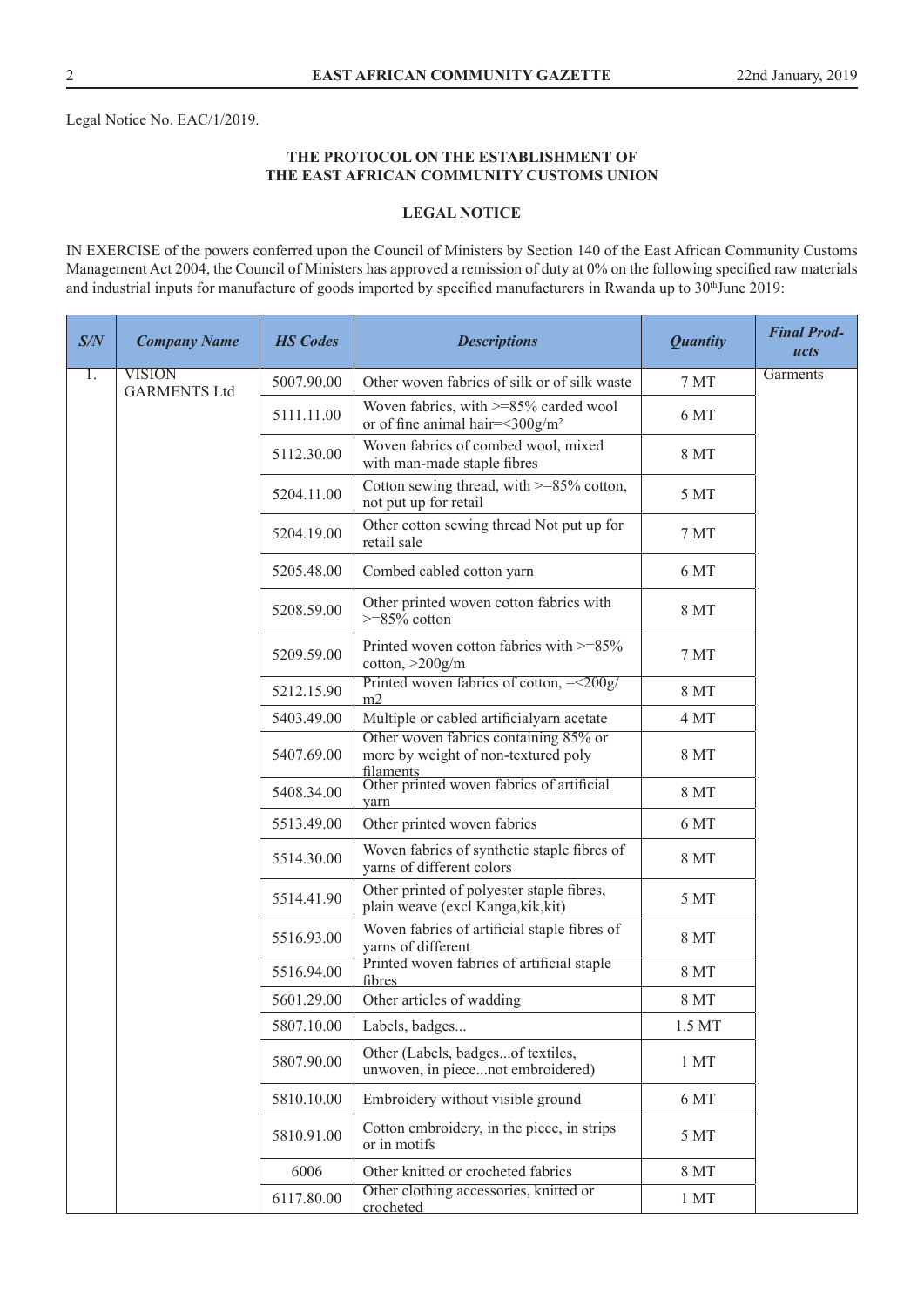| S/N              | <b>Company Name</b> | <b>HS</b> Codes | <b>Descriptions</b>                                                                                            | <b>Quantity</b> | <b>Final Prod-</b><br>ucts |
|------------------|---------------------|-----------------|----------------------------------------------------------------------------------------------------------------|-----------------|----------------------------|
|                  |                     | 6217.10.00      | Accessories of other made up clothing                                                                          | 5 MT            |                            |
|                  |                     | 6217.90.00      | Parts of garments or of clothing<br>accessories, other than those of heading<br>62.12                          | 1 MT            |                            |
|                  |                     | 7101.10.00      | Natural pearls                                                                                                 | 5 MT            |                            |
|                  |                     | 7319.90.00      | Sewing needles, knitting needles, bodkins,<br>crochet hooksof iron/steel)                                      | 3 MT            |                            |
|                  |                     | 7326.90.90      | Other articles of iron or steel                                                                                | 1,500,000 PCS   |                            |
|                  |                     | 9606.21.00      | Buttons of plastics, not covered with textile<br>material                                                      | 1,000,000 PCS   |                            |
|                  |                     | 9606.29.00      | Other (Buttons)                                                                                                | 800,000 PCS     |                            |
|                  |                     | 9606.30.00      | Button moulds and other parts of buttons;<br>button blanks                                                     | 6 MT            |                            |
|                  |                     | 9607.11.00      | Slide fasteners fitted with chain scoops of<br>base metal                                                      | 5 MT            |                            |
|                  |                     | 8443.99.00      | Rotary screens                                                                                                 | 100 UNITS       |                            |
| $\overline{2}$   | UNIQUE CHALK<br>Ltd | 2521.00.00      | Limestone flux; limestone                                                                                      | 1,000 MT        | Chalk                      |
| $\overline{3}$ . | <b>OPERALtd</b>     | 3215.11.00      | <b>Black</b> inks                                                                                              | 3 MT            |                            |
|                  |                     | 3215.19.00      | Other inks                                                                                                     | 3 MT            |                            |
|                  |                     | 3701.99.00      | Other photographic plates and film in the<br>flat                                                              | 5 MT            |                            |
|                  |                     | 3707.90.00      | Other chemical preparations for<br>photographic uses                                                           | 5 MT            |                            |
|                  |                     | 3920.99.90      | Laminated film                                                                                                 | 5 MT            |                            |
|                  |                     | 3921.90.00      | Other plates, sheets, filmof plastic                                                                           | 5 MT            |                            |
|                  |                     | 3926.90.90      | Other articles of plastic (pvc card)                                                                           | 1 MT            |                            |
|                  |                     | 4008.29.00      | Other plates, sheets, stripof other non-<br>cellular rubber                                                    | 5 MT            |                            |
|                  |                     | 4801.00.90      | Other newsprint paper                                                                                          | 5 MT            |                            |
|                  |                     | 4802.55.00      | Uncoated paper weighing 40 g/m <sup>2</sup> or more<br>but not more than 150 $g/m^2$ , in rolls                | <b>40 MT</b>    |                            |
|                  |                     | 4802.57.00      | Other plates, sheets, film, of polymers of<br>ethylene, unprinted                                              | 40 MT           | Printed<br>Materials       |
|                  |                     | 4802.58.00      | Other paper and paperboard, weighing 40<br>$g/m2$ or more but not more than 150 $g/m2$                         | 40 MT           |                            |
|                  |                     | 4804.29.00      | Other sack kraft paper                                                                                         | 40 MT           |                            |
|                  |                     | 4804.39.00      | Other kraft paper and paperboard weighing<br>150 $g/m^2$ or less                                               | 40 MT           |                            |
|                  |                     | 4804.49.00      | Other kraft paper and paperboard weighing<br>more than 150 g/m <sup>2</sup> but less than 225 g/m <sup>2</sup> | 40 MT           |                            |
|                  |                     | 4806.20.00      | Greaseproof papers                                                                                             | 40 MT           |                            |
|                  |                     | 4806.40.00      | Glassine and other glazed transparent                                                                          | <b>40 MT</b>    |                            |
|                  |                     | 4807.00.00      | papers<br>Composite paper                                                                                      | 40 MT           |                            |
|                  |                     | 4810.19.00      | Other paper and paperboard, coated on                                                                          | 40 MT           |                            |
|                  |                     | 4810.39.00      | one<br>Kraft papers, coated                                                                                    | 40 MT           |                            |
|                  |                     | 4811.49.00      | Paper and paperboard, coated(excluding<br>adhesives)                                                           | 40 MT           |                            |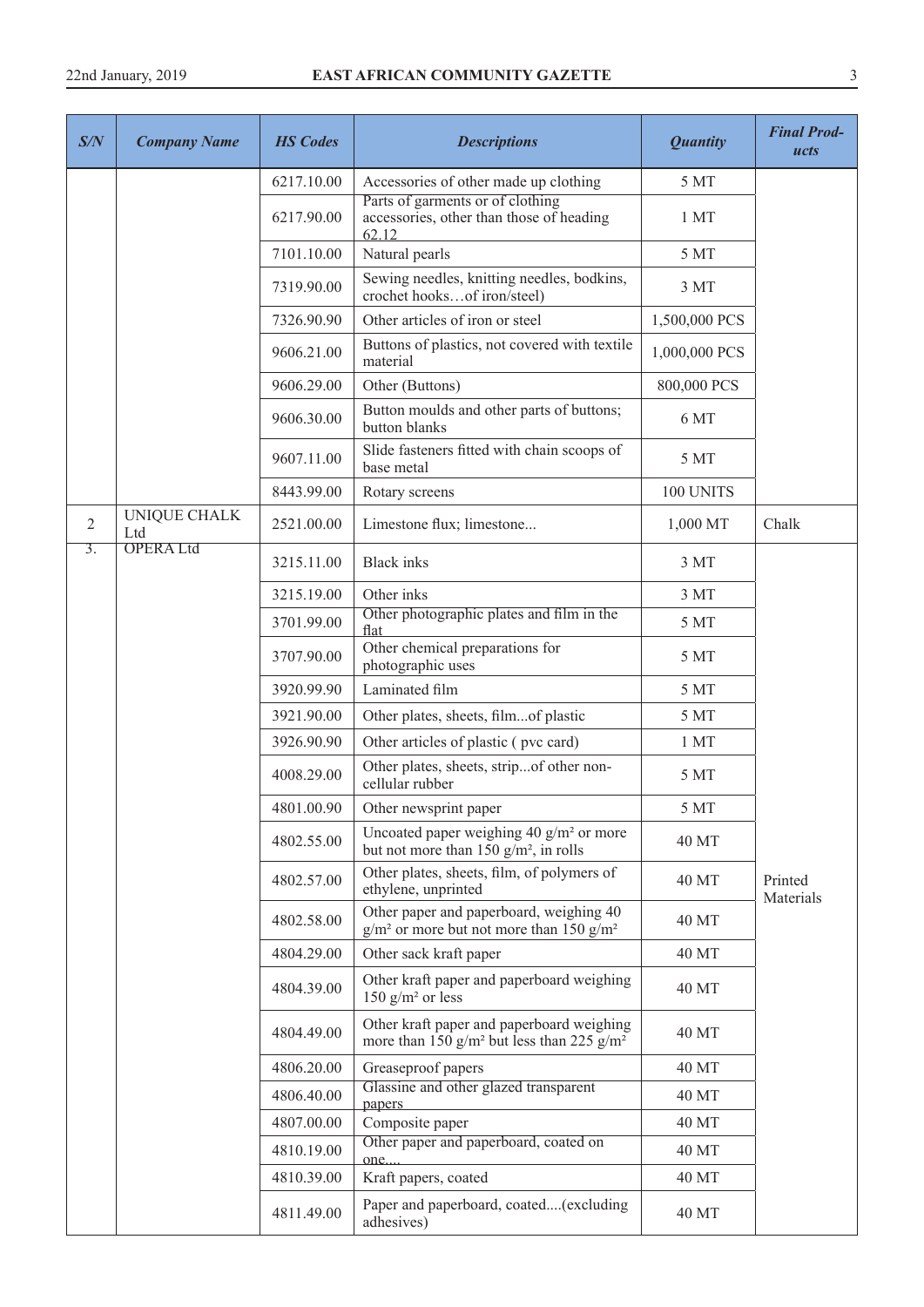| S/N | <b>Company Name</b>                  | <b>HS Codes</b> | <b>Descriptions</b>                                                                      | <b>Quantity</b> | <b>Final Prod-</b><br>ucts                           |
|-----|--------------------------------------|-----------------|------------------------------------------------------------------------------------------|-----------------|------------------------------------------------------|
|     |                                      | 5401.10.00      | Sewing thread of man-made filaments,<br>whether  of synthetic filaments                  | 1 MT            |                                                      |
|     | <b>MASAKA</b>                        | 3505.10.00      | Dextrins and other modified starches                                                     | 10 MT           |                                                      |
| 4.  | <b>CREAMERY Ltd</b>                  | 8309.90.00      | Stoppers, caps and lids- other                                                           | 5 MT            | Yoghurt                                              |
|     |                                      | 5204.19.00      | Sewingthreads                                                                            | 120 MT          |                                                      |
| 5.  | <b>POLYBAGS</b><br><b>RWANDA Ltd</b> | 5603.13.00      | Non-woven                                                                                | 96 MT           |                                                      |
|     | 7604.11.00                           | Aluminium foil  | 50 MT                                                                                    | PP Bags         |                                                      |
|     |                                      | 3920.10.90      | Shrink film                                                                              | 3 MT            | Pencils                                              |
| 6.  | YAKO Ltd                             | 4016.99.00      | Eraser                                                                                   | 3 MT            |                                                      |
|     |                                      | 3926.90.90      | Terminal block, diffusion plate                                                          | 23,000ROLL      |                                                      |
|     |                                      | 7318.15.00      | Screw and nuts                                                                           | 690,500 PCS     |                                                      |
| 7.  | <b>CNCOSMOS Ltd</b>                  | 8504.31.00      | Inductor                                                                                 | 50,000 PCS      | <b>LED</b> lamps                                     |
|     |                                      | 8532.25.00      | Dielectric capacitor                                                                     | 120,000PCS      |                                                      |
|     |                                      | 8542.31.00      | Integrated circuit                                                                       | 180,000 PCS     |                                                      |
|     |                                      | 8544.19.00      | Wire and cables                                                                          | 38,500M         |                                                      |
|     | <b>ORIBUT</b>                        | 3402.11.00      | Organic surface-active agent anionic<br>(Sodium lauryl ether sulphate)                   | 100 MT          | Hair<br>shampoo<br>Liquid soap                       |
| 8.  |                                      | 3402.19.00      | Other organic surface-active agents<br>(Linear Alkyl Benzene sulphonic)                  | 100 MT          | Liquid soap                                          |
|     |                                      | 3906.90.00      | Other acrylic polymers (Carbopol& MPG)                                                   | 80 MT           | Hair gel                                             |
|     |                                      | 4803.00.00      | Toilet or facial tissue stockin roll(Jumbo<br>roll)                                      | 40 MT           | Toilet paper                                         |
|     |                                      | 7209.15.00      | Flat/cold rolled iron/steel, in coils, width<br>$\geq$ =600mm, $\geq$ =3mm thick         | 500 MT          |                                                      |
|     |                                      | 7209.16.00      | Flat/cold rolled iron/steel, in coils, width<br>$>= 600$ mm, $> 1$ mm but $< 3$ mm thick | 1,500 MT        | Gutters,<br>tubes                                    |
|     |                                      | 7209.90.00      | Other steel coils for steel framework or<br>foundations                                  | 500 MT          |                                                      |
|     |                                      | 7210.49.00      | Other plated or coated with zinc                                                         | 2,500 MT        | Corrugated<br>sheets<br>(Galvanized)                 |
| 9.  | <b>NEW BUSINESS</b><br>Ltd           | 7210.61.00      | Plated or coated with aluminium-zinc<br>alloys                                           | 2,500 MT        | Corrugated<br>sheets<br>(Aluminium-<br>zinc alloys)  |
|     |                                      | 7210.69.00      | Other plated or coated with aluminium                                                    | 2,500 MT        | Corrugated<br>sheets<br>(Aluminium)                  |
|     |                                      | 7210.70.00      | Flatrolled productspainted,                                                              | 2,000 MT        | -Corrugated<br>sheets<br>(Painted)-<br>Roofing tiles |
|     | <b>SRB</b>                           | 4806.20.00      | Greaseproof papers                                                                       | 60 MT           | Paper Bags                                           |
| 10. | <b>INVESTMENT</b><br><b>LTD</b>      | 4804.11.00      | Uncoated kraft paper and paper board in roll                                             | 100 MT          |                                                      |
| 11. | VINIT INTER-<br><b>NATIONAL Ltd</b>  | 7607.11.00      | Aluminium foil                                                                           | 200 MT          | Packaging<br>materials of<br>biscuit                 |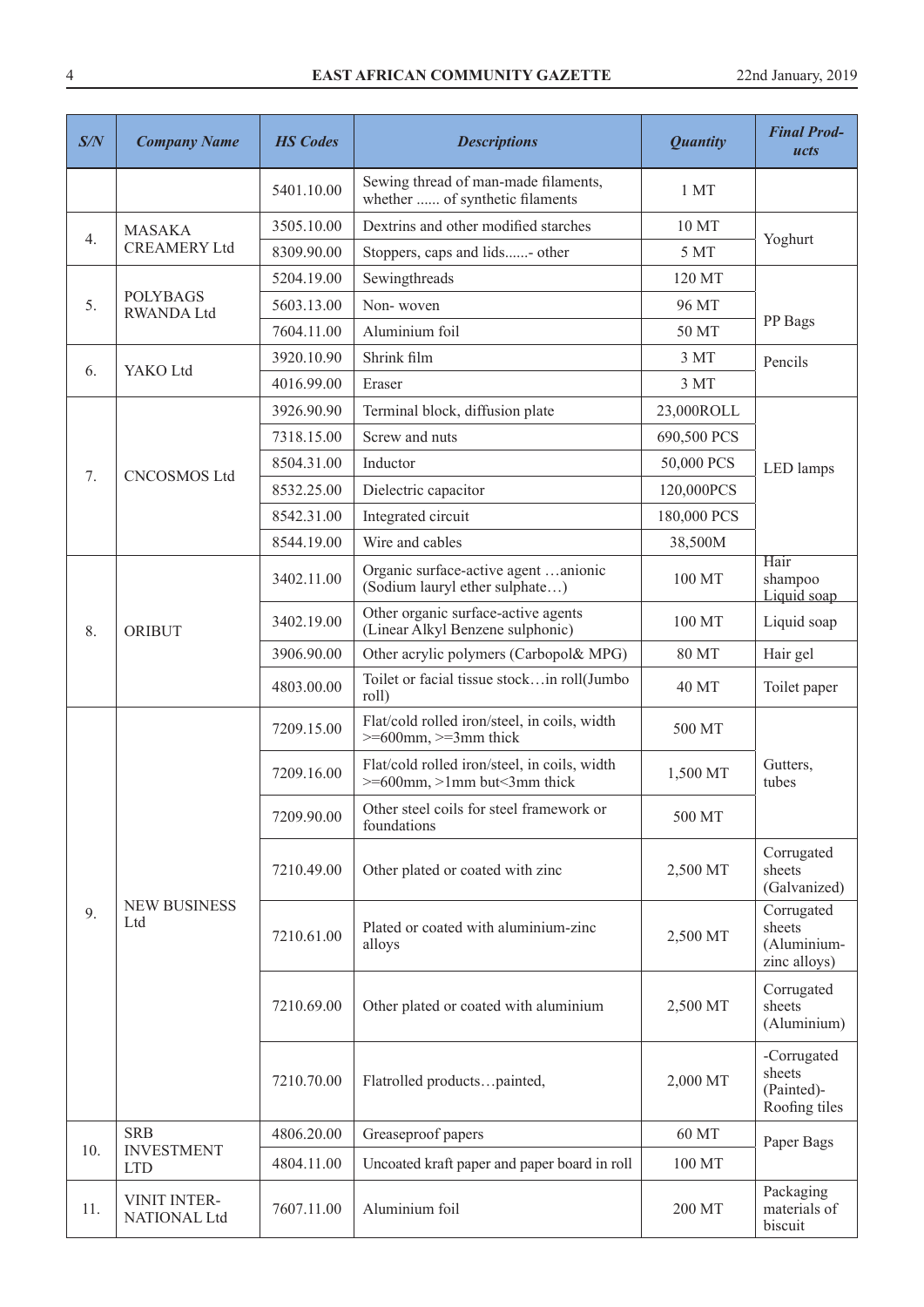| S/N | <b>Company Name</b>                | <b>HS</b> Codes | <b>Descriptions</b>                                                                         | <b>Quantity</b> | <b>Final Prod-</b><br>ucts |
|-----|------------------------------------|-----------------|---------------------------------------------------------------------------------------------|-----------------|----------------------------|
| 12. | <b>SUN BELT</b><br><b>TEXTILES</b> | 5007.90.00      | Other woven fabrics of silk or of silk waste                                                | 300 MT          |                            |
|     | <b>RWANDA Ltd</b>                  | 5204.20.00      | Cotton sewing thread, whether or not put<br>up for retail sale.                             | 500 MT          | Beds sheets,<br>bed cover, |
|     |                                    | 5205.42.00      | Combed cable cotton yarn                                                                    | 100 MT          | curtains,<br>blankets and  |
|     |                                    | 5208.59.00      | Other fabrics woven cotton fabrics, with<br>$>=85\%$ cotton)                                | 500 MT          | pillow cover               |
|     |                                    | 5407.52.00      | Other dyed fabrics of synthetic filament<br>yarn >=85% textured polyester                   | 500 MT          |                            |
|     |                                    | 5804.21.00      | Lace of man-made fibres in piece, in strips<br>or in motifs, machine made                   | 20 MT           | BedCover                   |
| 13. | <b>AGASHINGU</b><br>RACUMU Ltd.    | 2102.30.00      | Yeast                                                                                       | 1,000CTN        |                            |
|     |                                    | 3923.10.00      | Crates                                                                                      | 15,000 PCS      |                            |
|     |                                    | 7010.90.00      | Glass bottles                                                                               | 1,000,000 PCS   | Banana wine                |
|     |                                    | 8309.10.00      | Crown corks                                                                                 | 3,000 CTN       |                            |
| 14. | <b>VIBRANT FOODS</b><br>Ltd        | 1806.20.00      | Chocolate in liquid, paste, powder,<br>granular or other bulk form                          | 3 MT            |                            |
|     |                                    | 2103.90.00      | Seasonings                                                                                  | 4 MT            | Corn Snacks                |
|     |                                    | 3302.10.00      | Flavours                                                                                    | 1,500 L         |                            |
|     |                                    | 7607.11.00      | Aluminium foil                                                                              | 45 MT           |                            |
| 15. | <b>KIGALI</b><br><b>GARMENTS</b>   | 3215.19.00      | Other Printing Ink                                                                          | 2,000 L         | Garments                   |
|     | <b>CENTER Ltd</b>                  | 3215.90.90      | Other ink                                                                                   | 2,000 L         |                            |
|     |                                    | 3926.90.90      | Other articles of plastics                                                                  | 1 MT            |                            |
|     |                                    | 4421.10.00      | Clothes hangers                                                                             | 10,000 PCS      |                            |
|     |                                    | 4806.40.00      | Glassine and other glazed transparent papers                                                | 1 MT            |                            |
|     |                                    | 5007.90.00      | Other woven fabrics of silk or of silk waste                                                | 50 MT           |                            |
|     |                                    | 5111.11.00      | Woven fabrics, with >=85% carded wool<br>or of fine animal hair= $\leq$ 300g/m <sup>2</sup> | 120 MT          |                            |
|     |                                    | 5111.19.00      | Woven fabrics, with $>= 85\%$ carded wool<br>or of fine animal hair $>300$ g/m <sup>2</sup> | 120 MT          |                            |
|     |                                    | 5111.20.00      | Woven fabrics of carded wool, mixed with<br>man-made filaments                              | 120 MT          |                            |
|     |                                    | 5111.30.00      | Woven fabrics of carded wool, mixed with<br>man-made staple fibres                          | 120 MT          |                            |
|     |                                    | 5111.90.00      | Other woven fabrics of carded wool or<br>carded fine animal hair                            | 120 MT          |                            |
|     |                                    | 5112.11.00      | Woven fabrics with $>= 85\%$ combed wool<br>or of fine animal hair, $=<200g/m2$             | 120 MT          |                            |
|     |                                    | 5112.19.00      | Woven fabrics with $>= 85\%$ combed wool<br>or of fine animal hair, $>200$ g/m <sup>2</sup> | 120 MT          |                            |
|     |                                    | 5112.20.00      | Woven fabrics of combed wool, mixed<br>with man-made filaments                              | 120 MT          |                            |
|     |                                    | 5112.30.00      | Woven fabrics of combed wool, mixed<br>with man-made staple fibres                          | 120 MT          |                            |
|     |                                    | 5112.90.00      | Woven fabrics of combed wool or of<br>combed fine animal hair                               | 120 MT          |                            |
|     |                                    | 5113.00.00      | Woven fabrics of coarse animal hair or of<br>horsehair.                                     | 120 MT          |                            |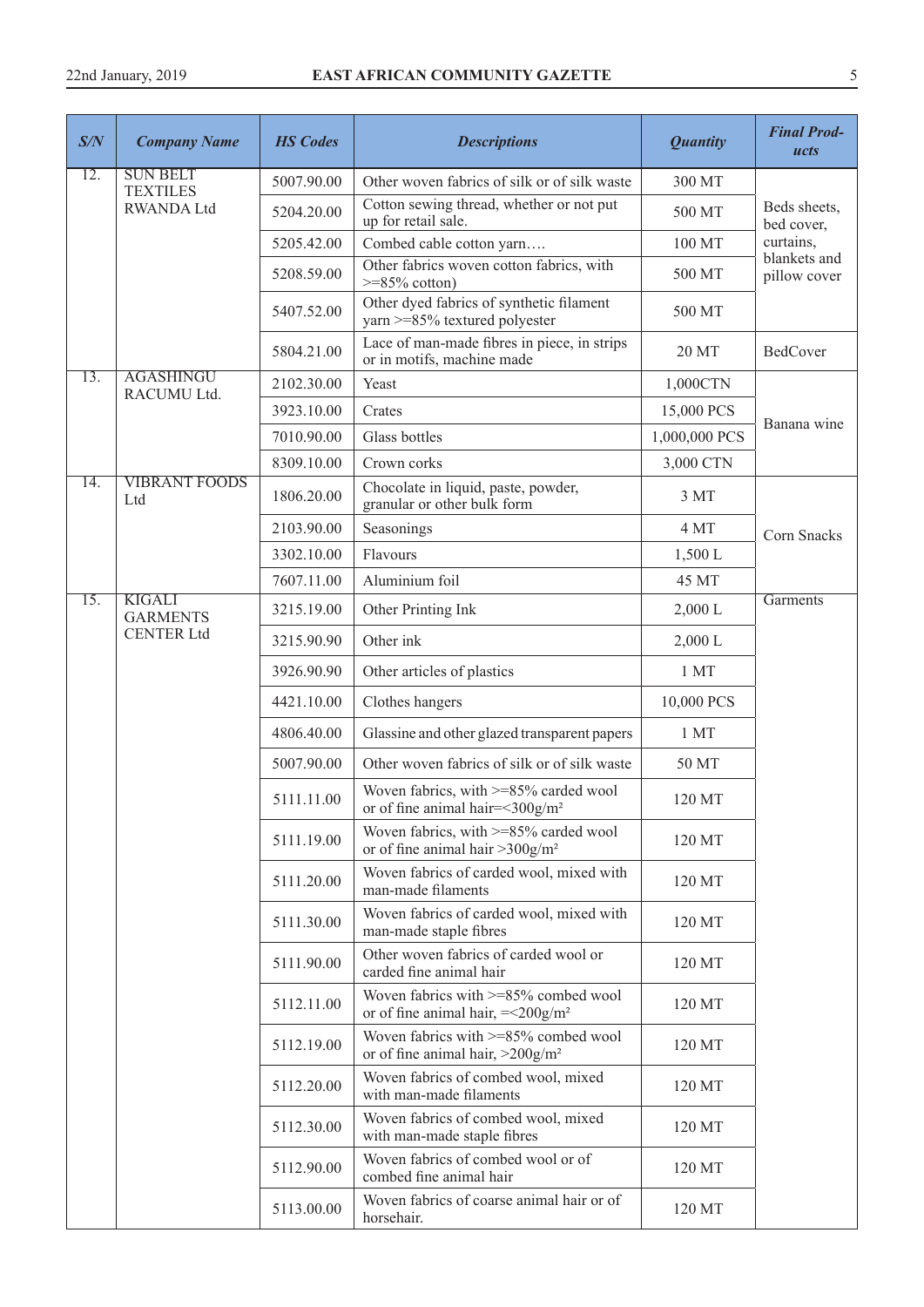| S/N | <b>Company Name</b> | <b>HS</b> Codes | <b>Descriptions</b>                                                                    | <b>Quantity</b> | <b>Final Prod-</b><br>ucts |
|-----|---------------------|-----------------|----------------------------------------------------------------------------------------|-----------------|----------------------------|
|     |                     | 5204.11.00      | Cotton sewing thread, with $>= 85\%$ cotton,<br>not put up for retail                  | 50 MT           |                            |
|     |                     | 5204.19.00      | Cotton sewing thread, with <85% cotton,<br>not put up for retail                       | 50 MT           |                            |
|     |                     | 5204.20.00      | Cotton sewing thread, put up for retail sale                                           | 50 MT           |                            |
|     |                     | 5205.21.00      | Combed single cotton yarn, with $>=85\%$<br>cotton, $nprs$ , $\leq 14mn$               | 50 MT           |                            |
|     |                     | 5205.22.00      | Combed single cotton yarn, with $>=85\%$<br>cotton, nprs, $>14$ mn but $\leq$ =43mn    | 50 MT           |                            |
|     |                     | 5205.23.00      | Combed single cotton yarn, with >=85%<br>cotton, nprs, $>43$ mn but $\leq 52$ mn       | 50 MT           |                            |
|     |                     | 5205.24.00      | Combed single cotton yarn, with $>=85\%$<br>cotton, nprs, $>52$ mn but $\leq 80$ mn    | 50 MT           |                            |
|     |                     | 5205.26.00      | Combed single cotton yarn, with >=85%<br>cotton, nprs, $>80$ mn but $\leq=94$ mn       | 50 MT           |                            |
|     |                     | 5205.27.00      | Combed single cotton yarn, with $>=85\%$<br>cotton, nprs, $>94$ mn but $\leq 120$ mn   | 50 MT           |                            |
|     |                     | 5205.28.00      | Combed single cotton yarn, with $>=85\%$<br>cotton, $nprs$ , $>120mn$                  | 50 MT           |                            |
|     |                     | 5205.41.00      | Combed cabled cotton yarn, with $>=85\%$<br>cotton, nprs, <= 14mn per single yarn      | 50 MT           |                            |
|     |                     | 5205.42.00      | Combed cabled cotton yarn,<br>with>=85% cotton, nprs, >14mn but <= 43mn<br>P.SING.YARN | 50 MT           |                            |
|     |                     | 5205.43.00      | Combed cabled cotton yarn,<br>with>=85% cotton, nprs, >43mn but <= 52mn<br>P.SING.YARN | 50 MT           |                            |
|     |                     | 5205.48.00      | Combed cabled cotton yarn, with >=85%<br>cotton, nprs, >120mn per single yarn          | 50 MT           |                            |
|     |                     | 5208.29.00      | Bleached woven cotton fabrics, nes, with<br>$>=85\%$ cotton                            | 120 MT          |                            |
|     |                     | 5208.39.00      | Other fabrics (Dyed woven cotton fabrics,<br>with $>=85\%$ cotton)                     | 120 MT          |                            |
|     |                     | 5208.59.00      | Other printed woven cotton fabrics, with<br>$>=85\%$ cotton                            | 120 MT          |                            |
|     |                     | 5209.59.00      | Printed woven cotton fabrics, with >=85%<br>$\cot$ ton, $>$ 200 $\frac{g}{m}$ 2        | 120 MT          |                            |
|     |                     | 5210.59.00      | Other printed woven cotton fabrics, nes,<br>with $\leq$ 85% cotton, $=\leq$ 200g/m2    | 120 MT          |                            |
|     |                     | 5211.49.00      | Other coloured woven cotton fabrics, with<br>$<85\%$ cotton>200g/m2                    | 120 MT          |                            |
|     |                     | 5211.59.00      | Other printed woven cotton fabrics, nes,<br>with $\leq$ 85% cotton, $\geq$ 200g/m2     | 120 MT          |                            |
|     |                     | 5212.15.90      | Printed woven fabrics of cotton, $=<200g/m2$                                           | 120 MT          |                            |
|     |                     | 5401.10.00      | Sewing thread of synthetic filaments,<br>whether or not put up for retail sales        | 50 MT           |                            |
|     |                     | 5401.20.00      | Sewing thread of artificial filaments<br>whether or not put up for retail sale         | 50 MT           |                            |
|     |                     | 5402.11.00      | High tenacity yarn of aramides                                                         | 50 MT           |                            |
|     |                     | 5402.19.00      | Other high tenacity yarn of nylon or other<br>polyamides (excl. Aramides)              | 50 MT           |                            |
|     |                     | 5402.20.00      | High tenacity yarn of polyesters                                                       | 50 MT           |                            |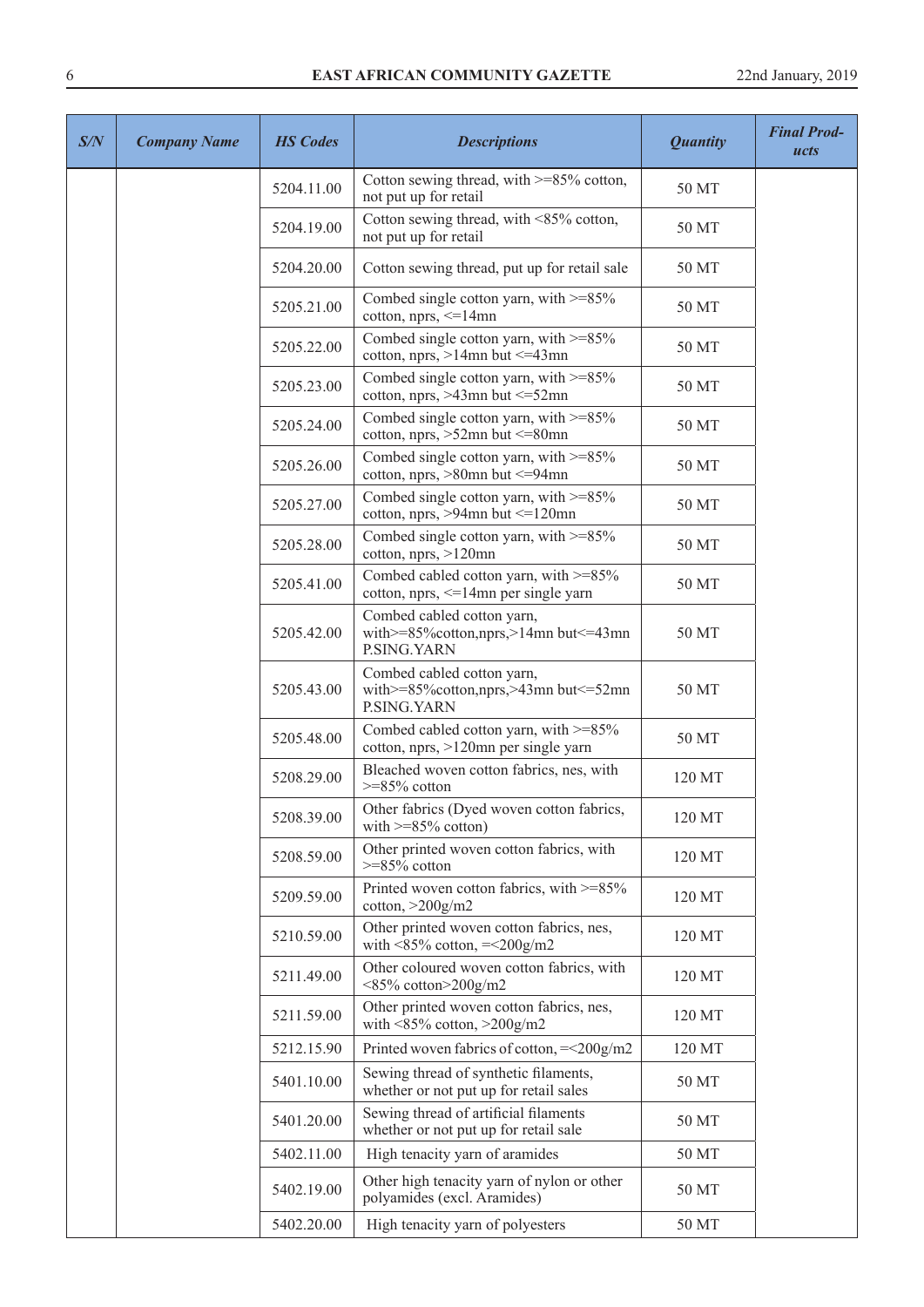| S/N | <b>Company Name</b> | <b>HS</b> Codes | <b>Descriptions</b>                                                                                                                                                                                                                              | <b>Quantity</b> | <b>Final Prod-</b><br>ucts |
|-----|---------------------|-----------------|--------------------------------------------------------------------------------------------------------------------------------------------------------------------------------------------------------------------------------------------------|-----------------|----------------------------|
|     |                     | 5402.31.00      | Textured yarn of nylon or other<br>polyamides, measuring per single yarn not<br>more than 50 tex                                                                                                                                                 | 50 MT           |                            |
|     |                     | 5402.32.00      | Textured yarn of nylon or other<br>polyamides, measuring per single yarn<br>more than 50 tex                                                                                                                                                     | 50 MT           |                            |
|     |                     | 5402.33.00      | Textured yarn of polyesters                                                                                                                                                                                                                      | 50 MT           |                            |
|     |                     | 5402.34.00      | Textured yarn of polypropylene                                                                                                                                                                                                                   | 50 MT           |                            |
|     |                     | 5402.39.00      | Other Textured yarn                                                                                                                                                                                                                              | 50 MT           |                            |
|     |                     | 5402.44.00      | Single yarn of elastomeric, untw./ with a<br>twist not exc. 50 turns/m                                                                                                                                                                           | 50 MT           |                            |
|     |                     | 5402.45.00      | Other single yarn of nylon or other<br>polyamides with = <50turns/m                                                                                                                                                                              | 50 MT           |                            |
|     |                     | 5402.46.00      | Other single yarn of polyesters, partially<br>oriented with = < 50turns/m                                                                                                                                                                        | 50 MT           |                            |
|     |                     | 5402.47.00      | Other single yarn of polyesters with<br>$=<50$ turns/m                                                                                                                                                                                           | 50 MT           |                            |
|     |                     | 5402.48.00      | Other single yarn of polypropylene with<br>$=<50$ turns/m                                                                                                                                                                                        | 50 MT           |                            |
|     |                     | 5402.49.00      | Other single synthetic yarn, with<br>$=<50$ turns/m                                                                                                                                                                                              | 50 MT           |                            |
|     |                     | 5402.51.00      | Other single yarn of nylon or other<br>polyamides, with > 50turns/m                                                                                                                                                                              | 50 MT           |                            |
|     |                     | 5402.52.00      | Other single yarn of polyesters with<br>$>50$ turns/m                                                                                                                                                                                            | 50 MT           |                            |
|     |                     | 5402.59.00      | Other single yarn with >50turns/m                                                                                                                                                                                                                | 50 MT           |                            |
|     |                     | 5402.61.00      | Multiple or cabled yarn of nylon or other<br>polyamides                                                                                                                                                                                          | 50 MT           |                            |
|     |                     | 5402.62.00      | Multiple or cabled yarn of polyesters                                                                                                                                                                                                            | 50 MT           |                            |
|     |                     | 5402.69.00      | Other (Multiple or cabled yarn)                                                                                                                                                                                                                  | 50 MT           |                            |
|     |                     | 5403.10.00      | High tenacity yarn of viscose rayon                                                                                                                                                                                                              | 50 MT           |                            |
|     |                     | 5403.31.00      | Single yarn of viscose rayon, with<br>$=<120 turns/m$                                                                                                                                                                                            | 50 MT           |                            |
|     |                     | 5403.32.00      | Single yarn of viscose rayon, with<br>$>120$ turns/m                                                                                                                                                                                             | 50 MT           |                            |
|     |                     | 5403.33.00      | Single yarn of cellulose acetate                                                                                                                                                                                                                 | 50 MT           |                            |
|     |                     | 5403.39.00      | Other single artificial yarn                                                                                                                                                                                                                     | 50 MT           |                            |
|     |                     | 5403.41.00      | Multiple or cabled yarn of viscose rayon                                                                                                                                                                                                         | 50 MT           |                            |
|     |                     | 5403.42.00      | Multiple or cabled yarn of cellulose acetate                                                                                                                                                                                                     | 50 MT           |                            |
|     |                     | 5403.49.00      | Multiple or cabled artificial yarn                                                                                                                                                                                                               | 50 MT           |                            |
|     |                     | 5404.11.00      | Monofilament elastomeric                                                                                                                                                                                                                         | 50 MT           |                            |
|     |                     | 5404.12.00      | Other monofilament of polypropylene                                                                                                                                                                                                              | 50 MT           |                            |
|     |                     | 5404.19.00      | Other monofilament                                                                                                                                                                                                                               | 50 MT           |                            |
|     |                     | 5404.90.00      | Othersyntheticmonofilamentof67decitex                                                                                                                                                                                                            | 50 MT           |                            |
|     |                     | 5405.00.00      | Artificial monofilament of 67 decitex or<br>more and of which no cross-sectional<br>dimension exceeds 1 mm; strip and the like<br>(for example, artificial straw) of artificial<br>textile materials of an apparent width not<br>exceeding 5 mm. | 50 MT           |                            |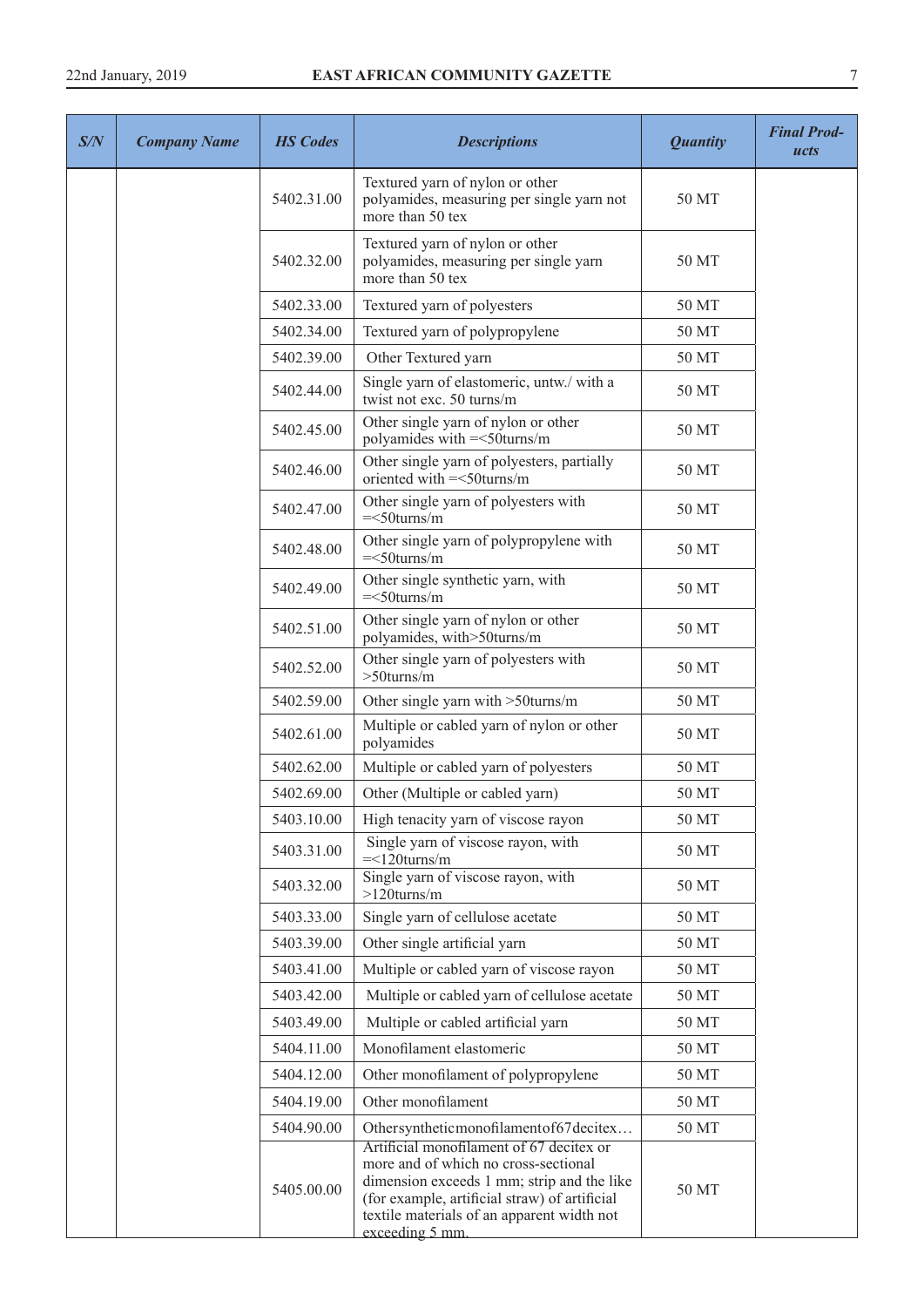| S/N | <b>Company Name</b> | <b>HS</b> Codes | <b>Descriptions</b>                                                                                                           | <b>Quantity</b> | <b>Final Prod-</b><br>ucts |
|-----|---------------------|-----------------|-------------------------------------------------------------------------------------------------------------------------------|-----------------|----------------------------|
|     |                     | 5406.00.00      | Man-made filament yarn (other than<br>sewing thread), put up for retail sale.                                                 | 50 MT           |                            |
|     |                     | 5407.10.00      | Woven fabrics obtained from high tenacity<br>yarn of nylon or other polyamides or of<br>polyesters                            | 60 MT           |                            |
|     |                     | 5407.20.00      | Woven fabrics obtained from strip or the like                                                                                 | 60 MT           |                            |
|     |                     | 5407.30.00      | Fabrics specified in Note 9 to Section XI                                                                                     | 60 MT           |                            |
|     |                     | 5407.41.00      | Other unbleached or blanched woven<br>fabrics, containing 85 % or more by weight<br>of filaments of nylon or other polyamides | 60 MT           |                            |
|     |                     | 5407.42.00      | Other dyed woven fabrics of synthetic<br>filament yarn $>= 85\%$ nylon                                                        | 60 MT           |                            |
|     |                     | 5407.43.00      | Other coloured woven fabrics of synthetic<br>filament yarn, >=85% nylon                                                       | 60 MT           |                            |
|     |                     | 5407.44.00      | Other printed woven fabrics of synthetic<br>filament yarn, $>= 85\%$ nylon                                                    | 60 MT           |                            |
|     |                     | 5407.51.00      | Unbleached or blanched woven fabrics,<br>containing 85 % or more by weight of<br>textured polyester filaments                 | 60 MT           |                            |
|     |                     | 5407.52.00      | Other dyed fabrics of synthetic filament<br>yarn >=85% textured polyester                                                     | 60 MT           |                            |
|     |                     | 5407.53.00      | Other coloured woven fabrics of synthetic<br>yarn >=85% textured polyester                                                    | 60 MT           |                            |
|     |                     | 5407.54.00      | Other printed woven fabrics of synthetic<br>yarn >=85% textured polyester                                                     | 60 MT           |                            |
|     |                     | 5407.61.00      | Other woven fabrics cont 85% or more by<br>weight of non-textured<br>polyester<br>filaments (excl. unbleached woven fabrics)  | 60 MT           |                            |
|     |                     | 5407.69.00      | Other woven fabrics containing 85% or<br>more by weight of non-textured poly<br>filaments                                     | 60 MT           |                            |
|     |                     | 5407.71.00      | Unbleached/blanched woven fabric,<br>$>=85\%$ synthetic filaments                                                             | 60 MT           |                            |
|     |                     | 5407.72.00      | Dyed woven fabric, >=85% synthetic<br>filaments                                                                               | 60 MT           |                            |
|     |                     | 5407.73.00      | Coloured woven fabric, $>= 85\%$ synthetic<br>filaments                                                                       | 60 MT           |                            |
|     |                     | 5407.74.00      | Printed woven fabric, >=85% synthetic<br>filaments                                                                            | 60 MT           |                            |
|     |                     | 5407.81.00      | Unbleached/blanched woven fabrics,<br><85% synthetic filaments, cotton                                                        | 60 MT           |                            |
|     |                     | 5407.82.00      | Dyed woven fabrics, <85% synthetic<br>filaments, cotton, titration of metric<br>number between 10 and 45                      | 60 MT           |                            |
|     |                     | 5407.83.00      | Coloured woven fabrics, <85% synthetic<br>filaments, mixed with cotton                                                        | 60 MT           |                            |
|     |                     | 5407.84.00      | Printed woven fabrics, <85% synthetic<br>filaments, mixed with cotton                                                         | 60 MT           |                            |
|     |                     | 5407.91.00      | Other unbleached/blanched woven fabric<br>of synthetic filament yarn                                                          | 60 MT           |                            |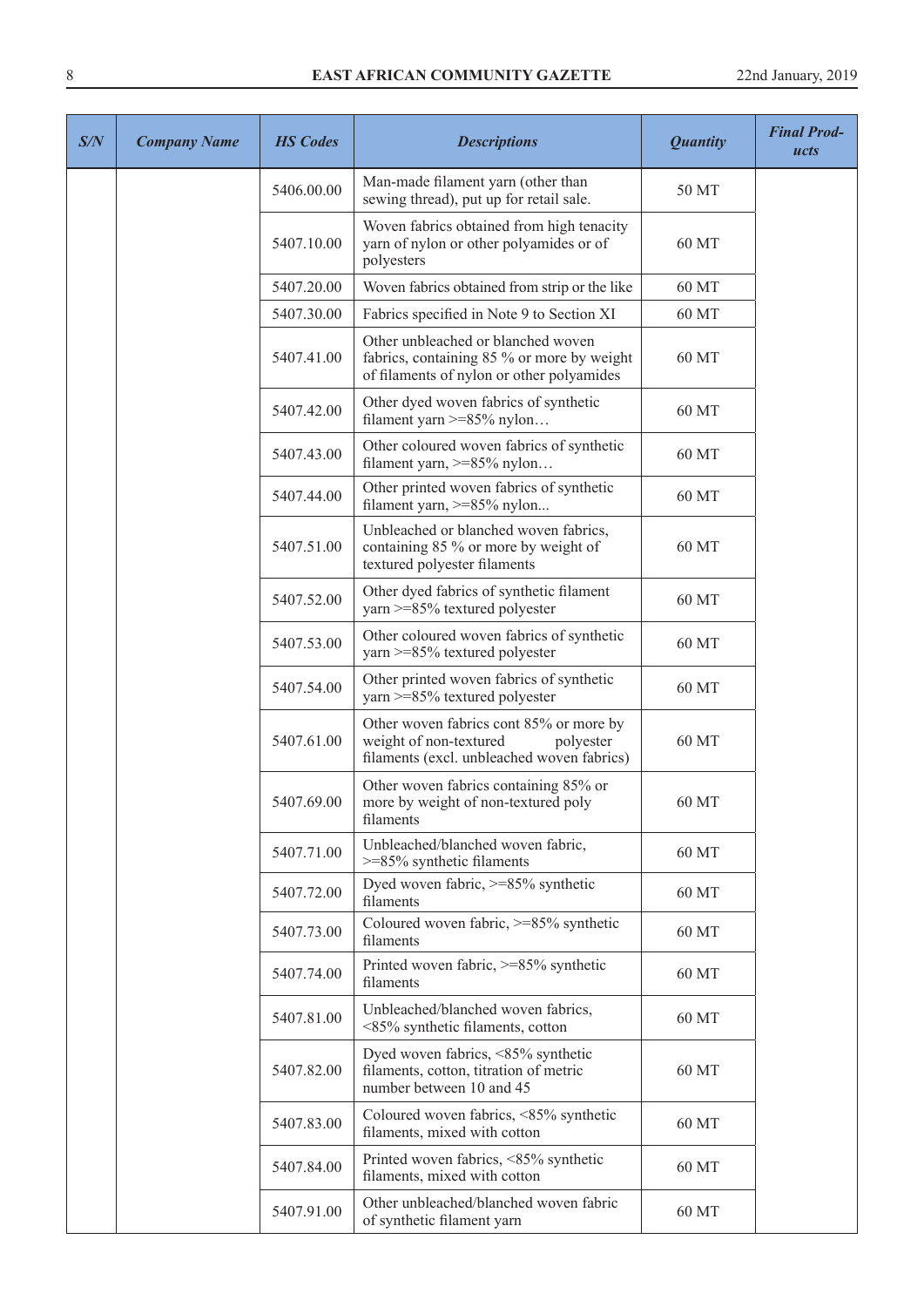| S/N | <b>Company Name</b> | <b>HS Codes</b> | <b>Descriptions</b>                                                                                                        | <b>Quantity</b> | <b>Final Prod-</b><br>ucts |
|-----|---------------------|-----------------|----------------------------------------------------------------------------------------------------------------------------|-----------------|----------------------------|
|     |                     | 5407.92.00      | Other dyed woven fabric of synthetic<br>filament yarn                                                                      | 60 MT           |                            |
|     |                     | 5407.93.00      | Other coloured woven fabrics of synthetic<br>filament yarn                                                                 | 60 MT           |                            |
|     |                     | 5407.94.00      | Other printed woven fabrics of synthetic<br>filament yarn                                                                  | 50 MT           |                            |
|     |                     | 5408.10.00      | Woven fabrics obtained from high tenacity<br>yarn of viscose rayon                                                         | 100 MT          |                            |
|     |                     | 5408.22.00      | Dyed woven fabrics, >=85% artificial<br>filaments                                                                          | 100 MT          |                            |
|     |                     | 5408.23.00      | Coloured woven fabrics >=85% artificial<br>filaments                                                                       | 100 MT          |                            |
|     |                     | 5408.24.00      | Printed woven fabrics >=85% artificial<br>filaments                                                                        | 100 MT          |                            |
|     |                     | 5408.31.00      | Other unbleached woven fabrics of<br>artificial filament yarn                                                              | 100 MT          |                            |
|     |                     | 5408.32.00      | Other dyed woven fabrics of artificial<br>filament yarn                                                                    | 100 MT          |                            |
|     |                     | 5408.33.00      | Other coloured woven fabrics of artificial<br>yarn                                                                         | 100 MT          |                            |
|     |                     | 5408.34.00      | Other printed woven fabrics of artificial<br>yarn                                                                          | 100 MT          |                            |
|     |                     | 5508.10.00      | Sewing thread.  of synthetic staple fibres                                                                                 | 50 MT           |                            |
|     |                     | 5508.20.00      | Sewing thread of artificial staple fibres                                                                                  | 50 MT           |                            |
|     |                     | 5509.11.00      | Single yarn, with $>= 85\%$ staple fibres of<br>nylon or other polyamides                                                  | 50 MT           |                            |
|     |                     | 5509.12.00      | Multiple or cabled yarn, >=85% staple<br>fibres of nylon, etc.                                                             | 50 MT           |                            |
|     |                     | 5509.21.00      | Single yarn, with >=85% polyester staple<br>fibres                                                                         | 50 MT           |                            |
|     |                     | 5509.22.00      | Multiple (folded) or cabled yarn, with<br>>=85% polyester staple fibres                                                    | 50 MT           |                            |
|     |                     | 5509.31.00      | Single yarn, with $>= 85\%$ acrylic<br>ormodacrylic staple fibres                                                          | 50 MT           |                            |
|     |                     | 5509.32.00      | Multiple (folded) or cabled yarn                                                                                           | 50 MT           |                            |
|     |                     | 5509.41.00      | Single yarn with $>= 85\%$ synthetic staple<br>fibres                                                                      | 50 MT           |                            |
|     |                     | 5509.42.00      | Multiple (folded) or cabled yarn                                                                                           | 50 MT           |                            |
|     |                     | 5509.51.00      | Other yarn, of polyester staple fibres,<br>mixed mainly or solely with art.st.fib.                                         | 50 MT           |                            |
|     |                     | 5509.52.00      | Other yarn, of polyester staple fibres mixed<br>mainly or solely with wool fin                                             | 50 MT           |                            |
|     |                     | 5509.53.00      | Other yarn, of polyester staple fibres,<br>mixed mainly or solely with cotton                                              | 50 MT           |                            |
|     |                     | 5509.59.00      | Other yarn, of polyester staple fibres                                                                                     | 50 MT           |                            |
|     |                     | 5509.61.00      | Other yarn, of acrylic or modacrylic staple<br>fibres, mixed mainly or solelywith wool or<br>fine animal hair manufactured | 50 MT           |                            |
|     |                     | 5509.62.00      | Other yarn, of acrylic or modacrylic staple<br>fibres, mixed mainly or solely with cotton                                  | 50 MT           |                            |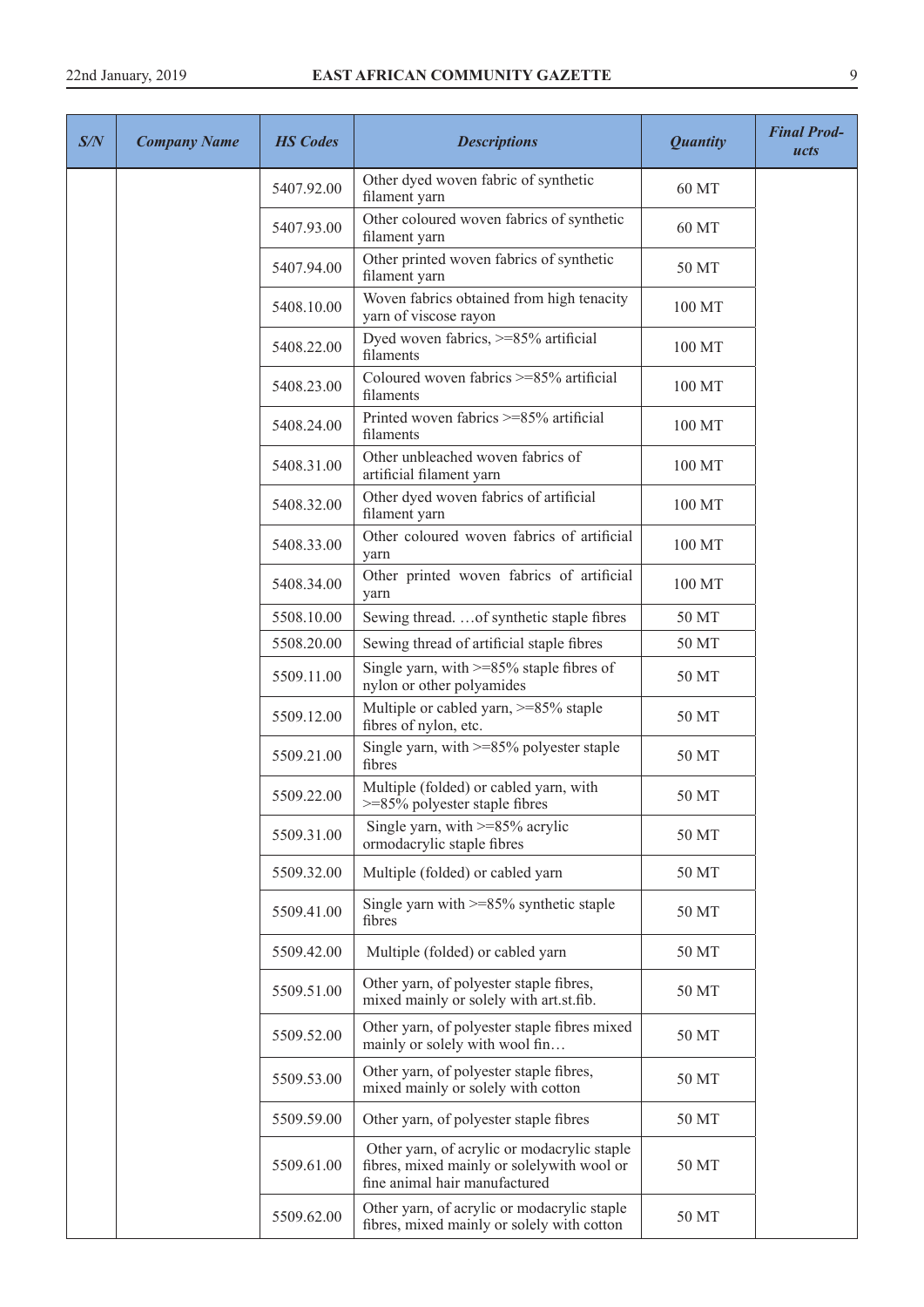| S/N | <b>Company Name</b> | <b>HS</b> Codes | <b>Descriptions</b>                                                                                          | <b>Quantity</b> | <b>Final Prod-</b><br>ucts |
|-----|---------------------|-----------------|--------------------------------------------------------------------------------------------------------------|-----------------|----------------------------|
|     |                     | 5509.69.00      | Other yarn, of acrylic or modacrylic staple<br>fibres                                                        | 50 MT           |                            |
|     |                     | 5510.11.00      | Single yarn of artificial staple fibres, with<br>$>=85\%$ artificial staple                                  | 50 MT           |                            |
|     |                     | 5510.12.00      | Multiple (folded) or cabled yarn, with<br>$>=$ 85% artificial staple fibres                                  | 50 MT           |                            |
|     |                     | 5510.20.00      | Other yarn, mixed mainly or solely with<br>wool or fine animal hair                                          | 50 MT           |                            |
|     |                     | 5510.30.00      | Other yarn, mixed mainly or solely with<br>cotton                                                            | 50 MT           |                            |
|     |                     | 5510.90.00      | Other yarn of artificial staple fibres, not put<br>up for retail sale                                        | 50 MT           |                            |
|     |                     | 5511.10.00      | - Yarn of synthetic staple fibres, with >=85<br>% fibres, put up for retail sale                             | 50 MT           |                            |
|     |                     | 5511.20.00      | - Yarn of synthetic staple fibres, $< 85 \%$<br>fibres, put up for retail sale                               | 50 MT           |                            |
|     |                     | 5511.30.00      | - Yarn of artificial staple fibres, put up for<br>retail sale                                                | 50 MT           |                            |
|     |                     | 5512.29.00      | Other woven fabrics of synthetic staple<br>fibres, with >=85 % of acrylic /mod.                              | 120 MT          |                            |
|     |                     | 5512.91.00      | Other unbleached woven fabrics of<br>synthetic staple fibres, >=85% of synt                                  | 120 MT          |                            |
|     |                     | 5512.99.00      | Other woven fabrics of synthetic staple<br>fibres, $>= 85 \%$ of synthetic staple fi.                        | 120 MT          |                            |
|     |                     | 5513.29.00      | Other woven fabrics                                                                                          | 120 MT          |                            |
|     |                     | 5513.31.00      | Coloured plain weave fabrics, <85%<br>polyester fibres + cotton, $= <170$ g/m <sup>2</sup> kg                | 120 MT          |                            |
|     |                     | 5513.39.00      | Other woven fabrics                                                                                          | 120 MT          |                            |
|     |                     | 5513.41.90      | Other printed plain weave fabrics of<br>polyester staple fibres                                              | 120 MT          |                            |
|     |                     | 5513.49.00      | Other printed woven fabrics                                                                                  | 120 MT          |                            |
|     |                     | 5514.30.00      | Woven fabrics of synthetic staple fibres of<br>yarns of different colors                                     | 120 MT          |                            |
|     |                     | 5514.41.90      | Other printed of polyester staple fibres,<br>plain weave (excl Kanga, kik, kit)                              | 120 MT          |                            |
|     |                     | 5514.42.00      | Printed Woven fabrics 3-thread or 4-thread<br>twill, including cross twill, of polyester<br>staple fibres    | 120 MT          |                            |
|     |                     | 5514.43.00      | Other printed woven fabrics of polyester<br>staple fibres                                                    | 120 MT          |                            |
|     |                     | 5514.49.00      | Other printed woven fabrics                                                                                  | 120 MT          |                            |
|     |                     | 5515.11.00      | Other woven fabrics of polyester staple<br>fibres mixed mainly or solely with viscose<br>rayon staple fibres | 120 MT          |                            |
|     |                     | 5515.12.00      | Other woven fabrics of polyester staple<br>fibres mixed mainly or solely with<br>manmade filaments           | 120 MT          |                            |
|     |                     | 5515.13.00      | Woven fabrics of synthetic staple fibres<br>mixed mainly or solely with wool or fine<br>animal hair          | 120 MT          |                            |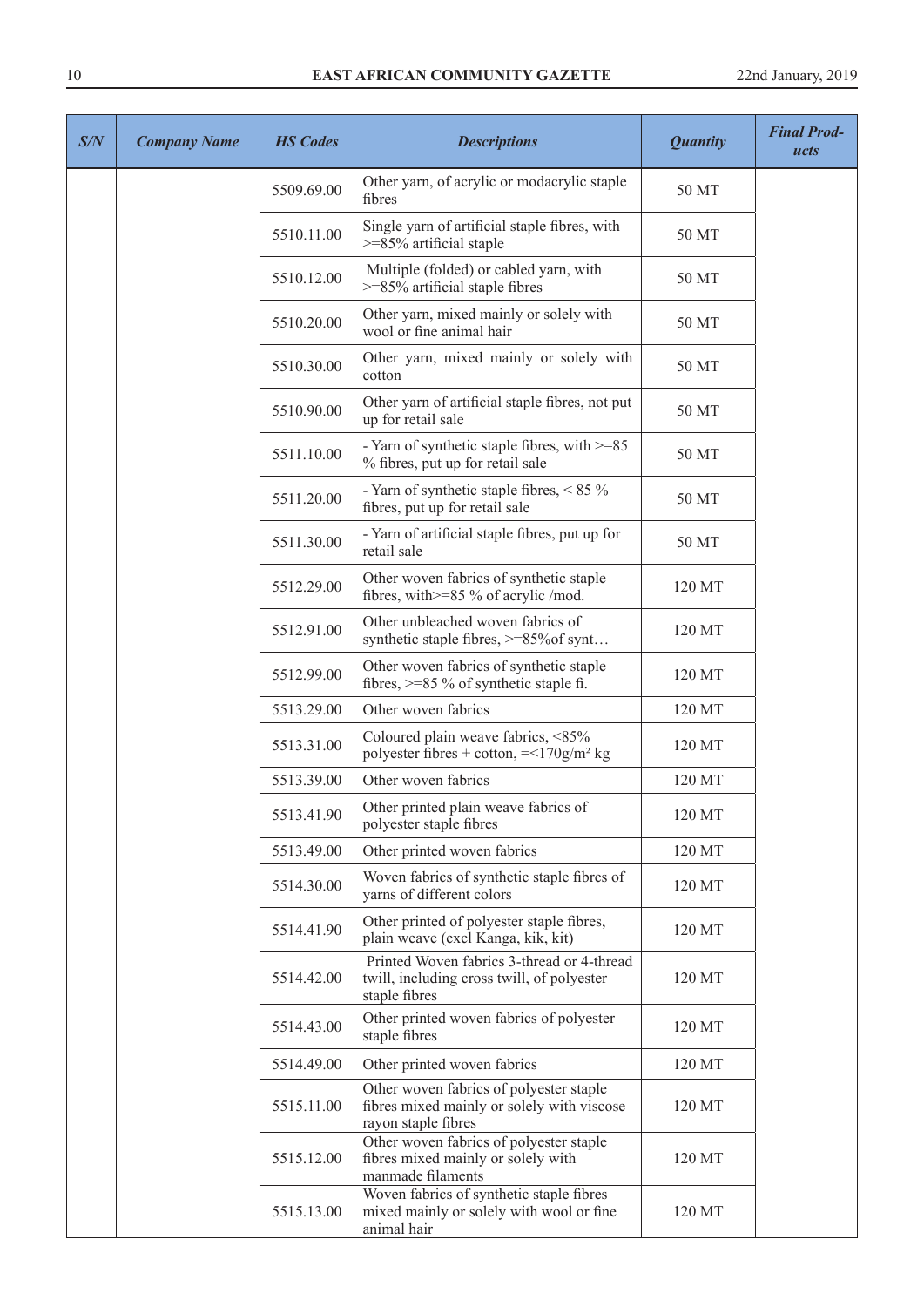| S/N | <b>Company Name</b> | <b>HS</b> Codes | <b>Descriptions</b>                                                                                      | <b>Quantity</b> | <b>Final Prod-</b><br>ucts |
|-----|---------------------|-----------------|----------------------------------------------------------------------------------------------------------|-----------------|----------------------------|
|     |                     | 5515.19.00      | Other woven fabrics of polyester staple<br>fibres                                                        | 120 MT          |                            |
|     |                     | 5515.21.00      | Woven fabrics of acrylic or modacrylic<br>staple fibres mixed mainly or solely with<br>manmade filaments | 120 MT          |                            |
|     |                     | 5515.22.00      | Woven fabrics of acrylic or modacrylic<br>staple mixed mainly or solely with wool or<br>fine animal hair | 120 MT          |                            |
|     |                     | 5515.29.00      | Other woven fabrics of acrylic or<br>modacrylic staple fibres                                            | 120 MT          |                            |
|     |                     | 5515.91.00      | Other woven fabrics mixed mainly or solely<br>with man-made filaments                                    | 120 MT          |                            |
|     |                     | 5515.99.00      | Other woven fabrics of synthetic staple<br>fibres                                                        | 120 MT          |                            |
|     |                     | 5516.14.00      | Printed woven fabrics containing 85 % or<br>more by weight of staple fibres                              | 120 MT          |                            |
|     |                     | 5516.21.00      | Unbleached or bleached woven fabrics,<br><85% artificial fibres, with man-made<br>filaments              | 120 MT          |                            |
|     |                     | 5516.22.00      | Dyed woven fabrics, <85% artificial fibres,<br>with man-made                                             | 120 MT          |                            |
|     |                     | 5516.23.00      | Woven fabrics, <85% artificial fibres, with<br>manmade filaments of yarns of different<br>colours        | 120 MT          |                            |
|     |                     | 5516.24.00      | Printed woven fabrics, <85% artificial<br>fibres, with man-made filaments                                | 120 MT          |                            |
|     |                     | 5516.33.00      | Woven fabrics, <85% artificial fibres, with<br>wool of yarns of different col                            | 120 MT          |                            |
|     |                     | 5516.34.00      | Printed woven fabrics, <85% artificial<br>fibres, with wool                                              | 120 MT          |                            |
|     |                     | 5516.43.00      | Woven fabrics <85% of artificial staple<br>fibres with cotton of yarns of different<br>colour            | 120 MT          |                            |
|     |                     | 5516.44.00      | Printed woven fabrics <85% of artificial<br>staple fibres with cotton<br>kg                              | 120 MT          |                            |
|     |                     | 5516.93.00      | Woven fabrics of artificial staple fibres of<br>yarns of different                                       | 120 MT          |                            |
|     |                     | 5516.94.00      | Printed woven fabrics of artificial staple<br>fibres                                                     | 120 MT          |                            |
|     |                     | 5601.29.00      | Other articles of wadding                                                                                | 120 MT          |                            |
|     |                     | 5601.30.00      | Textile flock and dust and mill neps                                                                     | 120 MT          |                            |
|     |                     | 5604.10.00      | Rubber thread and cord, textile covered (<br>draw cord laces, etc.)                                      | 120 MT          |                            |
|     |                     | 5802.19.00      | Other terry towelling and similar woven<br>terry<br>fabrics,<br>of cotton<br>(excluding)<br>unbleached)  | 120 MT          |                            |
|     |                     | 5802.20.00      | Terry towelling and similar woven terry<br>fabrics, of other textile materials                           | 120 MT          |                            |
|     |                     | 5802.30.00      | Tufted textile fabrics                                                                                   | 120 MT          |                            |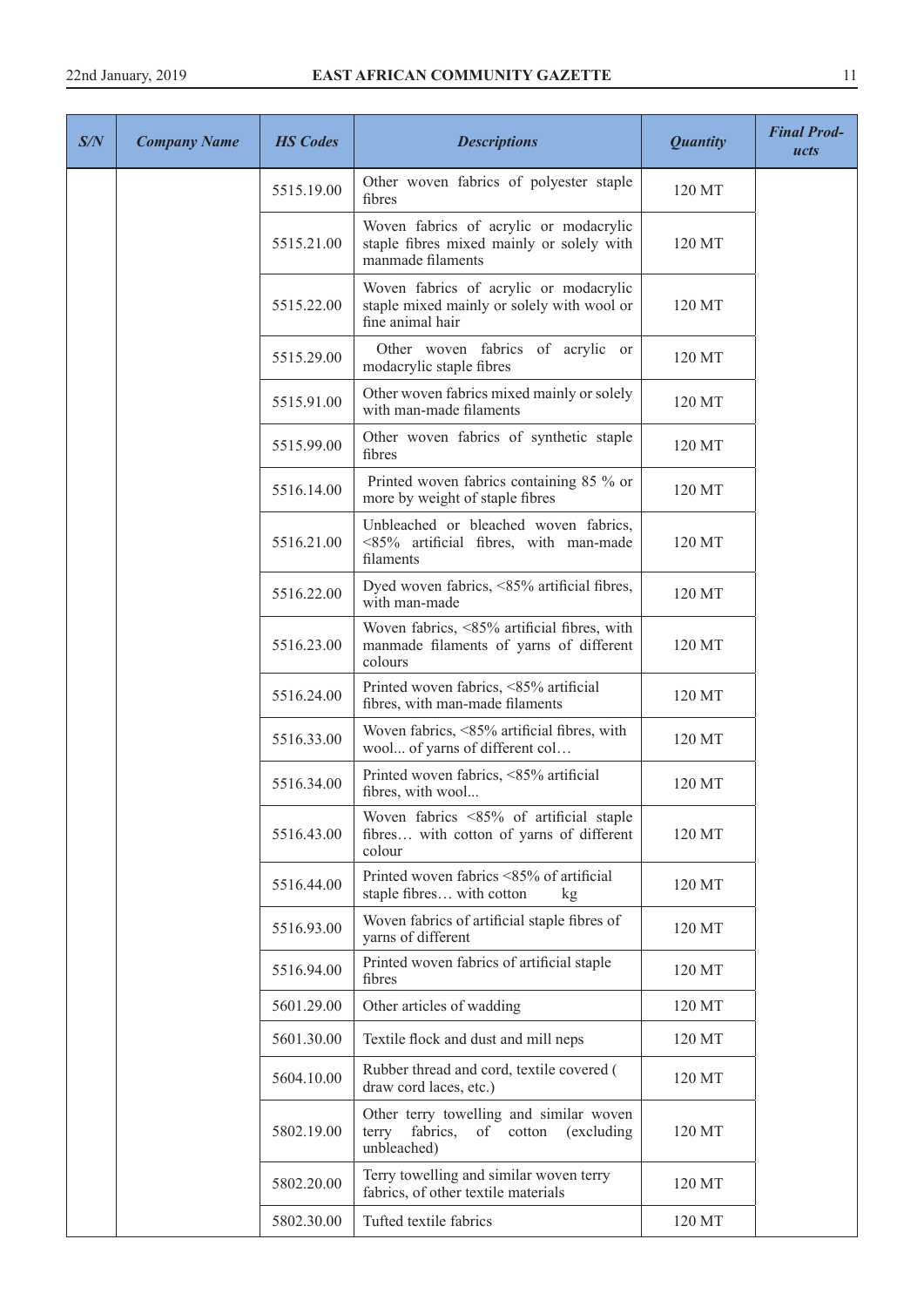| S/N | <b>Company Name</b> | <b>HS Codes</b> | <b>Descriptions</b>                                                                                                                                                                                                | <b>Quantity</b> | <b>Final Prod-</b><br>ucts |
|-----|---------------------|-----------------|--------------------------------------------------------------------------------------------------------------------------------------------------------------------------------------------------------------------|-----------------|----------------------------|
|     |                     | 5803.00.00      | Gauze, other than narrow fabrics of<br>heading 58.06                                                                                                                                                               | 120 MT          |                            |
|     |                     | 5804.10.00      | Tulles and other net fabrics                                                                                                                                                                                       | 120 MT          |                            |
|     |                     | 5804.21.00      | Lace of man-made fibres in piece, in strips<br>or in motifs, machine made                                                                                                                                          | 120 MT          |                            |
|     |                     | 5804.29.00      | Lace of other textiles in piece, in strips or<br>in motifs, machine made                                                                                                                                           | 120 MT          |                            |
|     |                     | 5804.30.00      | Hand-made lace in pieces, in strips or in<br>motifs                                                                                                                                                                | 120 MT          |                            |
|     |                     | 5806.10.00      | Woven pile fabrics (including terry<br>towelling and similar terry fabrics) and<br>chenille fabrics                                                                                                                | 120 MT          |                            |
|     |                     | 5806.20.00      | Other woven fabrics, containing by weight<br>5% or more of elastomeric yarn or rubber<br>thread                                                                                                                    | 120 MT          |                            |
|     |                     | 5806.31.00      | Other woven fabrics of cotton                                                                                                                                                                                      | 120 MT          |                            |
|     |                     | 5806.32.00      | Other woven fabrics of man-made fibres                                                                                                                                                                             | 120 MT          |                            |
|     |                     | 5806.39.00      | Narrow woven fabrics of other textile<br>materials                                                                                                                                                                 | 120 MT          |                            |
|     |                     | 5806.40.00      | Fabrics consisting of warp without weft<br>assembled by means of an adhesive<br>(bolducs)                                                                                                                          | 120 MT          |                            |
|     |                     | 5807.10.00      | Labels, badges of textiles, woven, in<br>piece not embroidered                                                                                                                                                     | 1 MT            |                            |
|     |                     | 5807.90.00      | Other ((labels, badges of textiles,<br>unwoven, in piecenot embroidered)                                                                                                                                           | 1 MT            |                            |
|     |                     | 5808.90.00      | Other (ornamental trimmings in the piece;<br>tassels, pompons, etc.)                                                                                                                                               | 120 MT          |                            |
|     |                     | 5809.00.00      | Woven fabrics of metal thread and woven<br>fabrics of metalized yarn of heading<br>No. 56.05, of a kind used in apparel, as<br>furnishing fabrics or for similar purposes,<br>not elsewhere specified or included. | 120 MT          |                            |
|     |                     | 5810.10.00      | Embroidery without visible ground                                                                                                                                                                                  | 120 MT          |                            |
|     |                     | 5810.91.00      | Cotton embroidery, in the piece, in strips<br>or in motifs                                                                                                                                                         | 120 MT          |                            |
|     |                     | 5810.92.00      | Embroidery of man-made fibres, in the<br>piece, in strips or in motifs                                                                                                                                             | 120 MT          |                            |
|     |                     | 5810.99.00      | Embroidery of other textiles, in the piece,<br>in strips or in motifs                                                                                                                                              | 120 MT          |                            |
|     |                     | 5811.00.00      | Quilted textile products in the piece,<br>composed of one or more layers of<br>textile materials assembled with padding<br>by stitching or otherwise, other than<br>embroidery of heading 58.10                    | 120 MT          |                            |
|     |                     | 5901.10.00      | Textile fabrics coated with gum or<br>amylaceous substances, of a kind used for<br>the outer covers of books or the like                                                                                           | 50 MT           |                            |
|     |                     | 5901.90.00      | Other (tracing cloth; prepared painting<br>canvas; buckram, etc.)                                                                                                                                                  | 50 MT           |                            |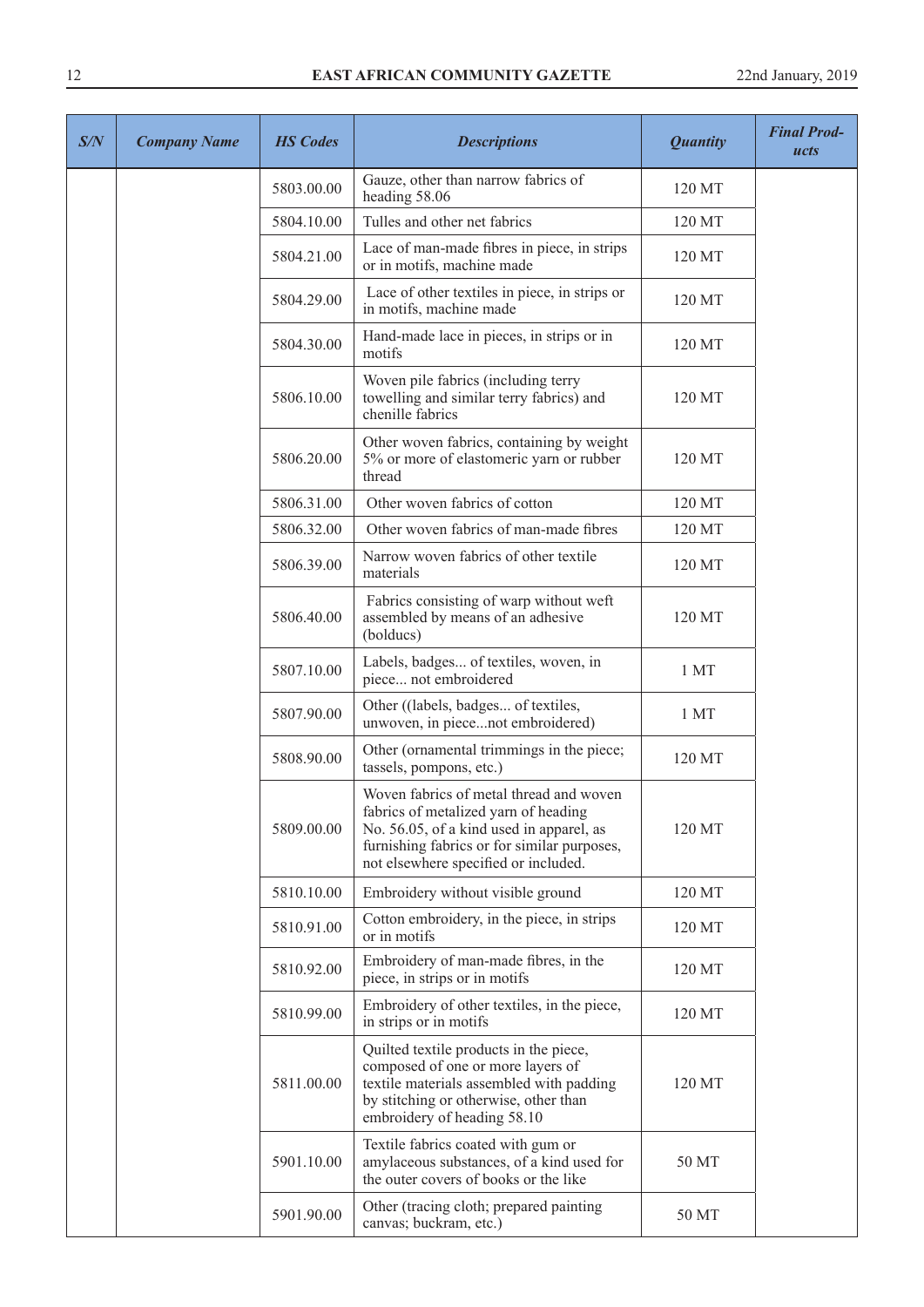| S/N | <b>Company Name</b> | <b>HS</b> Codes | <b>Descriptions</b>                                                                                                                                                                                                                                                                                                                                             | <b>Quantity</b>    | <b>Final Prod-</b><br>ucts |
|-----|---------------------|-----------------|-----------------------------------------------------------------------------------------------------------------------------------------------------------------------------------------------------------------------------------------------------------------------------------------------------------------------------------------------------------------|--------------------|----------------------------|
|     |                     | 5902.20.00      | Tyre cord fabricof polyesters                                                                                                                                                                                                                                                                                                                                   | 50 MT              |                            |
|     |                     | 5907.00.00      | Textile fabrics otherwise impregnated<br>coated or covered;                                                                                                                                                                                                                                                                                                     | 50 MT              |                            |
|     |                     | 5911.10.00      | Textile fabrics, felt and felt-lined woven<br>fabrics, coated, covered or laminated with<br>rubber, leather or other material, of a kind<br>used for card clothing, and similar fabrics<br>of a kind used for other technical purposes,<br>including narrow fabrics made of velvet<br>impregnated with rubber, for covering<br>weaving spindles (weaving beams) | 50 MT              |                            |
|     |                     | 6001.10.00      | "Long pile" fabrics                                                                                                                                                                                                                                                                                                                                             | 50 MT              |                            |
|     |                     | 6001.99.00      | Pile fabrics of textile materials, knitted or<br>crocheted                                                                                                                                                                                                                                                                                                      | 50 MT              |                            |
|     |                     | 6002.40.00      | Knitted or crocheted fabrics of a width $=<$<br>30cm with $\Rightarrow$ 5% of elastomeric yarn but<br>not containing rubber thread                                                                                                                                                                                                                              | 50 MT              |                            |
|     |                     | 6006            | Other knitted or crocheted fabrics                                                                                                                                                                                                                                                                                                                              | 50 MT              |                            |
|     |                     | 6117.80.00      | Other clothing accessories, knitted or<br>crocheted                                                                                                                                                                                                                                                                                                             | 3 MT               |                            |
|     |                     | 6217.10.00      | Accessories of other made up clothing                                                                                                                                                                                                                                                                                                                           | 3 MT               |                            |
|     |                     | 7101.10.00      | Natural pearls                                                                                                                                                                                                                                                                                                                                                  | 0.5 MT             |                            |
|     |                     | 7101.22.00      | Worked cultured pearls                                                                                                                                                                                                                                                                                                                                          | 0.5 MT             |                            |
|     |                     | 7117.11.00      | Cuff-links and studs                                                                                                                                                                                                                                                                                                                                            | $0.5\,\mathrm{MT}$ |                            |
|     |                     | 7117.90.00      | Other imitation jewellery (excl. of base<br>metal)                                                                                                                                                                                                                                                                                                              | 0.5 MT             |                            |
|     |                     | 7319.20.00      | Safety pins of iron or steel                                                                                                                                                                                                                                                                                                                                    | $0.5\,\mathrm{MT}$ |                            |
|     |                     | 7319.30.00      | Other pins of iron or steel (Excluding<br>safety pins)                                                                                                                                                                                                                                                                                                          | 0.5 MT             |                            |
|     |                     | 7319.90.00      | Sewing needles, knitting needles, bodkins,<br>crochet hooksof iron/steel)                                                                                                                                                                                                                                                                                       | 1 <sub>MT</sub>    |                            |
|     |                     | 9606.21.00      | Buttons of plastics, not covered with textile<br>material                                                                                                                                                                                                                                                                                                       | 5 MT               |                            |
|     |                     | 9606.29.00      | Other (Buttons)                                                                                                                                                                                                                                                                                                                                                 | 5 MT               |                            |
|     |                     | 9607.11.00      | Slide fasteners fitted with chain scoops of<br>base metal                                                                                                                                                                                                                                                                                                       | 5 MT               |                            |
|     |                     | 4010.19.00      | Other conveyor belts or belting, of<br>vulcanised rubber                                                                                                                                                                                                                                                                                                        | $0.5\,\mathrm{MT}$ |                            |
|     |                     | 4016.93.00      | Oils seal                                                                                                                                                                                                                                                                                                                                                       | 1 <sub>MT</sub>    |                            |
|     |                     | 8213.00.00      | Scissors, tailors' shears and similar shears,<br>and blades thereof                                                                                                                                                                                                                                                                                             | <b>750 PCS</b>     |                            |
|     |                     | 8308.90.00      | Buckles, buckle-clasps of base metal                                                                                                                                                                                                                                                                                                                            | 1 <sub>MT</sub>    |                            |
|     |                     | 8443.32.00      | Other printers capable of connecting to<br>an automatic data processing machine or to<br>a network                                                                                                                                                                                                                                                              | 5 PCS              |                            |
|     |                     | 8443.99.00      | Rotary screen                                                                                                                                                                                                                                                                                                                                                   | 3 PCS              |                            |
|     |                     | 8516.40.00      | Electric smoothing irons                                                                                                                                                                                                                                                                                                                                        | <b>300 PCS</b>     |                            |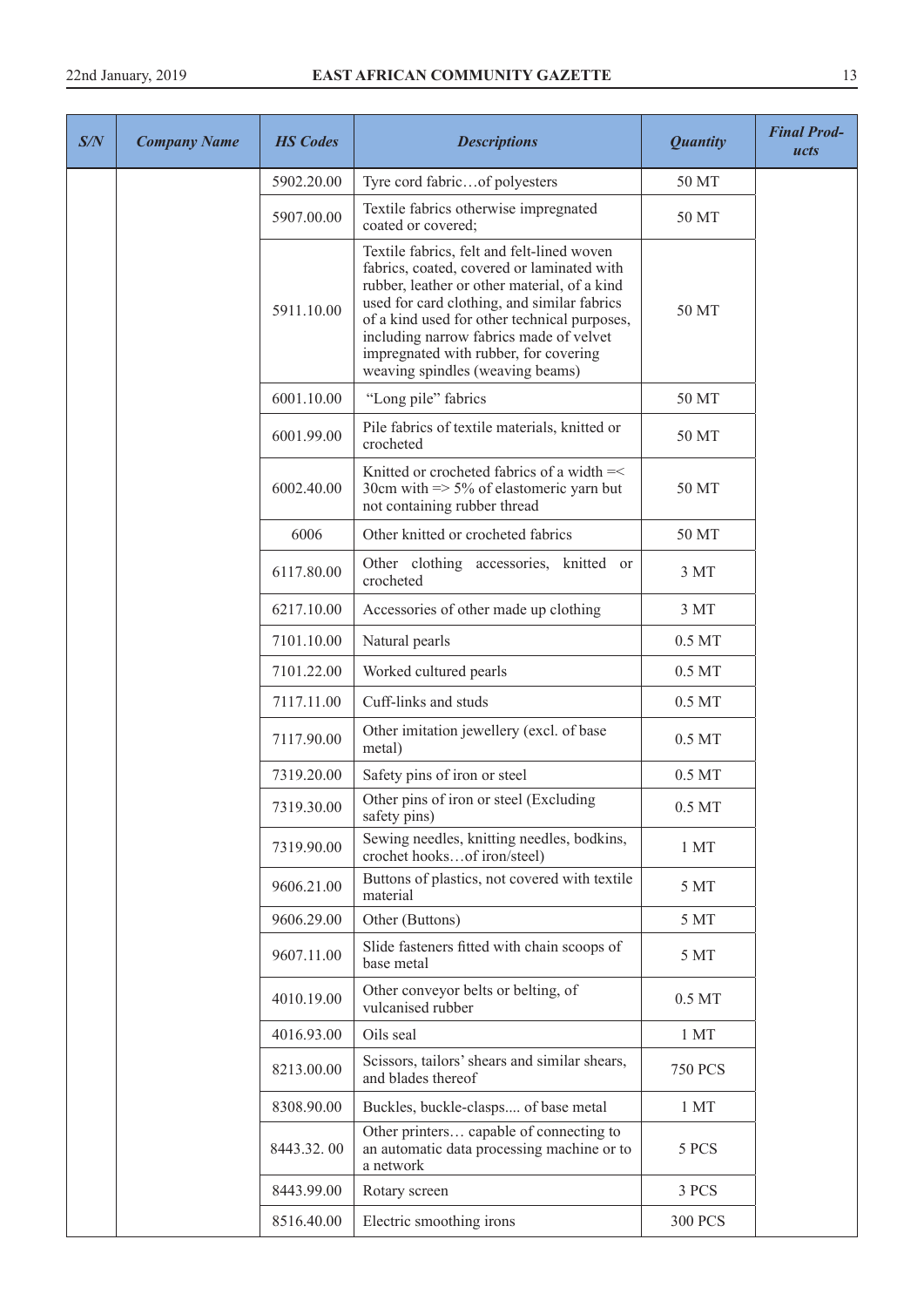| S/N | <b>Company Name</b>                       | <b>HS Codes</b> | <b>Descriptions</b>                                                                          | <b>Quantity</b> | <b>Final Prod-</b><br>ucts |
|-----|-------------------------------------------|-----------------|----------------------------------------------------------------------------------------------|-----------------|----------------------------|
| 16. | <b>ATELIER DE</b><br><b>COUTURE INEZA</b> | 3215.90.90      | Other ink                                                                                    | 10 CTN          | Garments                   |
|     |                                           | 3921.90.00      | Other plates of plastic                                                                      | 600 DZ          |                            |
|     |                                           | 3923.29.00      | Sacks and bags                                                                               | 6,000 PCS       |                            |
|     |                                           | 3926.90.90      | Other articles of plastics                                                                   | 6,000 PCS       |                            |
|     |                                           | 4421.10.00      | Clothes hangers                                                                              | 2,000 PCS       |                            |
|     |                                           | 4806.40.00      | Glassine and other glazed transparent<br>papers                                              | 6,000 ROLLS     |                            |
|     |                                           | 5007.90.00      | Other woven fabrics of silk or of silk waste                                                 | 200 ROLLS       |                            |
|     |                                           | 5111.11.00      | Woven fabrics, with >=85% carded wool or<br>of fine animal hair=<300g/m <sup>2</sup>         | 200 ROLLS       |                            |
|     |                                           | 5111.20.00      | Woven fabrics of carded wool, mixed with<br>man-made filaments                               | 200 ROLLS       |                            |
|     |                                           | 5111.90.00      | Other woven fabrics of carded wool or<br>carded fine animal hair                             | 200 ROLLS       |                            |
|     |                                           | 5112.11.00      | Woven fabrics with $>= 85\%$ combed wool or<br>of fine animal hair, $=<200$ g/m <sup>2</sup> | 200 ROLLS       |                            |
|     |                                           | 5112.19.00      | Woven fabrics with >=85% combed wool or<br>of fine animal hair, $>200$ g/m <sup>2</sup>      | 200 ROLLS       |                            |
|     |                                           | 5112.20.00      | Woven fabrics of combed wool, mixed with<br>man-made filaments                               | 200 ROLLS       |                            |
|     |                                           | 5112.30.00      | Woven fabrics of combed wool, mixed with<br>man-made staple fibres                           | 200 ROLLS       |                            |
|     |                                           | 5112.90.00      | Woven fabrics of combed wool or of<br>combed fine animal hair                                | 200 ROLLS       |                            |
|     |                                           | 5204.11.00      | Cotton sewing thread, with >=85% cotton,<br>not put up for retail                            | <b>600 CTN</b>  |                            |
|     |                                           | 5204.19.00      | Cotton sewing thread, with <85% cotton,<br>not put up for retail                             | <b>600 CTN</b>  |                            |
|     |                                           | 5205.21.00      | Combed single cotton yarn, with $>=85\%$<br>cotton, nprs, $\leq$ =14mn                       | <b>600 CTN</b>  |                            |
|     |                                           | 5205.43.00      | Combed cabled cotton<br>yarn, with >=85% cotton, nprs, >43mn<br>but <= 52mn p.sing.yarn      | 2,000 PCS       |                            |
|     |                                           | 5205.48.00      | Combed cabled cotton yarn, with >=85%<br>cotton, nprs, >120mn per single yarn                | 2,000 PCS       |                            |
|     |                                           | 5208.59.00      | Other printed woven cotton fabrics, with<br>$>=85\%$ cotton                                  | 200 ROLLS       |                            |
|     |                                           | 5209.42.00      | Denin with $>=85\%$ cotton, $>200$ g/m2                                                      | 120 MT          |                            |
|     |                                           | 5210.59.00      | Other printed woven cotton fabrics, nes,<br>with $\leq$ 85% cotton, $=\leq$ 200g/m2          | 200 ROLLS       |                            |
|     |                                           | 5211.49.00      | Other coloured woven cotton fabrics, with<br>$\leq$ 85% cotton $\geq$ 200g/m2                | 200 ROLLS       |                            |
|     |                                           | 5211.59.00      | Other printed woven cotton fabrics, nes,<br>with $\leq$ 85% cotton, $\geq$ 200g/m2           | 200 ROLLS       |                            |
|     |                                           | 5212.15.90      | Printed woven fabrics of cotton, $=<200g/m2$                                                 | 200 ROLLS       |                            |
|     |                                           | 5309.19.00      | Other woven fabrics of flax, containing 85%<br>or more by weight of flax                     | 200 ROLLS       |                            |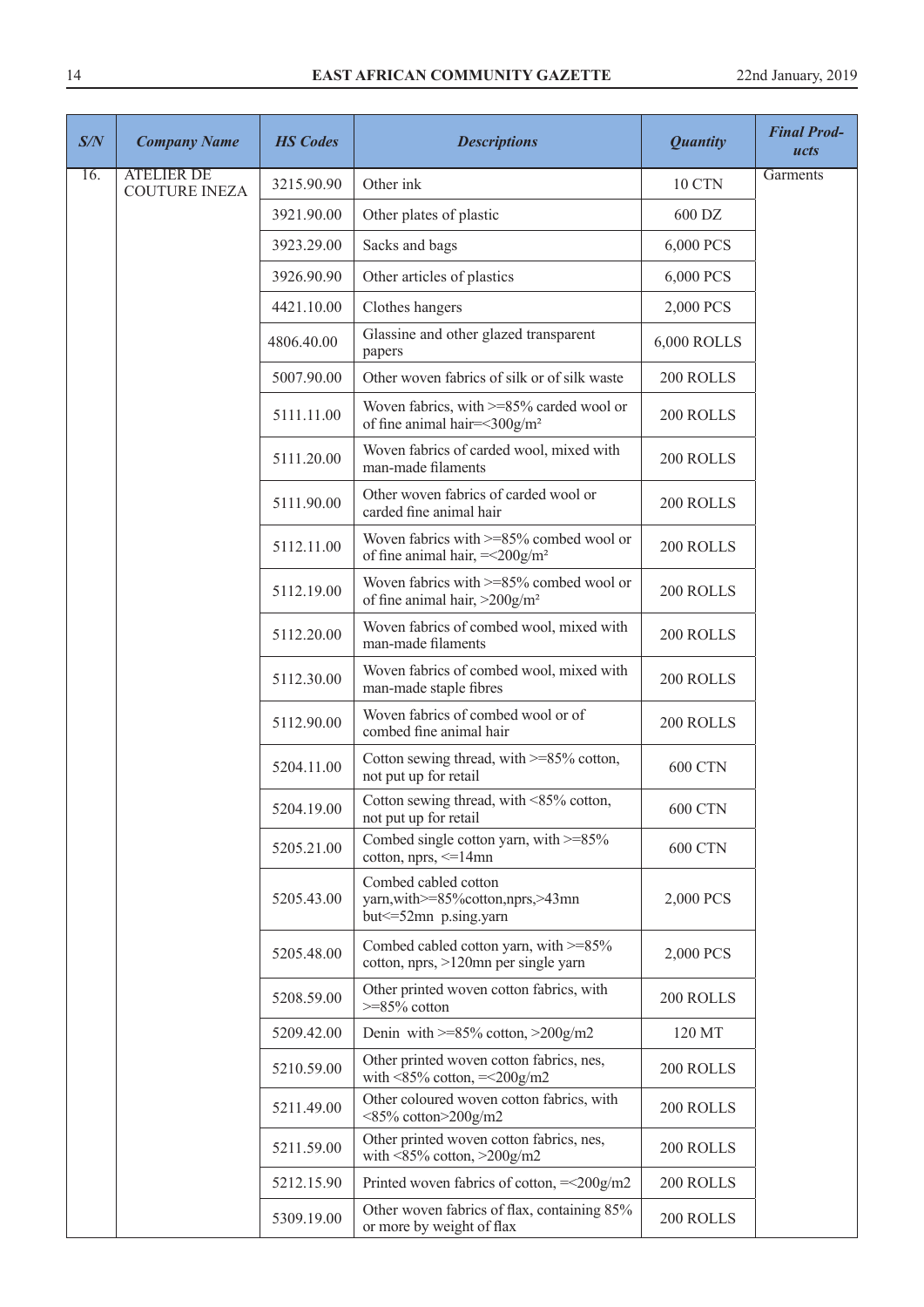| S/N | <b>Company Name</b> | <b>HS</b> Codes | <b>Descriptions</b>                                                                                | <b>Quantity</b> | <b>Final Prod-</b><br>ucts |
|-----|---------------------|-----------------|----------------------------------------------------------------------------------------------------|-----------------|----------------------------|
|     |                     | 5309.29.00      | Other woven fabrics of flax containing less<br>than 85% by weight of flax                          | 200 ROLLS       |                            |
|     |                     | 5402.49.00      | Other single synthetic yarn, with<br>$=<50$ turns/m                                                | 200 BALES       |                            |
|     |                     | 5402.59.00      | Other single yarn with >50turns/m                                                                  | 200 BALES       |                            |
|     |                     | 5402.69.00      | Other (Multiple or cabled yarn)                                                                    | 200 BALES       |                            |
|     |                     | 5403.49.00      | Multiple or cabled artificial yarn                                                                 | 200 BALES       |                            |
|     |                     | 5406.00.00      | Man-made filament yarn (other than<br>sewing thread), put up for retail sale.                      | <b>300 CTN</b>  |                            |
|     |                     | 5407.10.00      | Woven fabrics obtained from high tenacity<br>yarn of nylon or other polyamides or of<br>polyesters | 10 ROLLS        |                            |
|     |                     | 5407.42.00      | Other dyed woven fabrics of synthetic<br>filament yarn >=85% nylon                                 | 200 ROLLS       |                            |
|     |                     | 5407.44.00      | Other printed woven fabrics of synthetic<br>filament yarn, >=85% nylon                             | 200 ROLLS       |                            |
|     |                     | 5407.54.00      | Other printed woven fabrics of synthetic<br>yarn >=85% textured polyester                          | 200 ROLLS       |                            |
|     |                     | 5407.69.00      | Other woven fabrics containing 85% or<br>more by weight of non-textured poly.<br>filaments         | 200 ROLLS       |                            |
|     |                     | 5407.84.00      | Printed woven fabrics, <85% synthetic<br>filaments, mixed with cotton                              | 200 ROLLS       |                            |
|     |                     | 5408.34.00      | Other printed woven fabrics of artificial yarn                                                     | 200 ROLLS       |                            |
|     |                     | 5509.59.00      | Other yarn, of polyester staple fibres                                                             | 200 BOXES       |                            |
|     |                     | 5509.69.00      | Other yarn, of acrylic or modacrylic staple<br>fibres                                              | 200 BOXES       |                            |
|     |                     | 5510.90.00      | Other yarn of artificial staple fibres, not put<br>up for retail sale                              | 200 BOXES       |                            |
|     |                     | 5511.30.00      | - Yarn of artificial staple fibres, put up for<br>retail sale                                      | 200 BOXES       |                            |
|     |                     | 5512.29.00      | Other woven fabrics of synthetic staple<br>fibres, with >=85 % of acrylic /mod.                    | 200 ROLLS       |                            |
|     |                     | 5512.99.00      | Other woven fabrics of synthetic staple<br>fibres, $>= 85 \%$ of synthetic staple fi.              | 200 ROLLS       |                            |
|     |                     | 5513.31.00      | Coloured plain weave fabrics, <85%<br>polyester fibres + cotton, $= <170$ g/m <sup>2</sup> kg      | 200 ROLLS       |                            |
|     |                     | 5516.94.00      | Printed woven fabrics of artificial staple<br>fibres                                               | 200 ROLLS       |                            |
|     |                     | 5802.30.00      | Tufted textile fabrics                                                                             | 30 ROLLS        |                            |
|     |                     | 5806.39.00      | Narrow woven fabrics of other textile<br>materials                                                 | 500 BOXES       |                            |
|     |                     | 5807.10.00      | Labels, badges of textiles, woven, in<br>piece, not embroidered                                    | 5,000 PCS       |                            |
|     |                     | 5807.90.00      | Other((labels, badges of textiles,<br>unwoven, in piecenot embroidered)                            | 5,000 PCS       |                            |
|     |                     | 5810.91.00      | Cotton embroidery, in the piece, in strips or<br>in motifs                                         | 5,000 PCS       |                            |
|     |                     | 5810.99.00      | Embroidery of other textiles, in the piece, in<br>strips or in motifs                              | 50 ROLLS        |                            |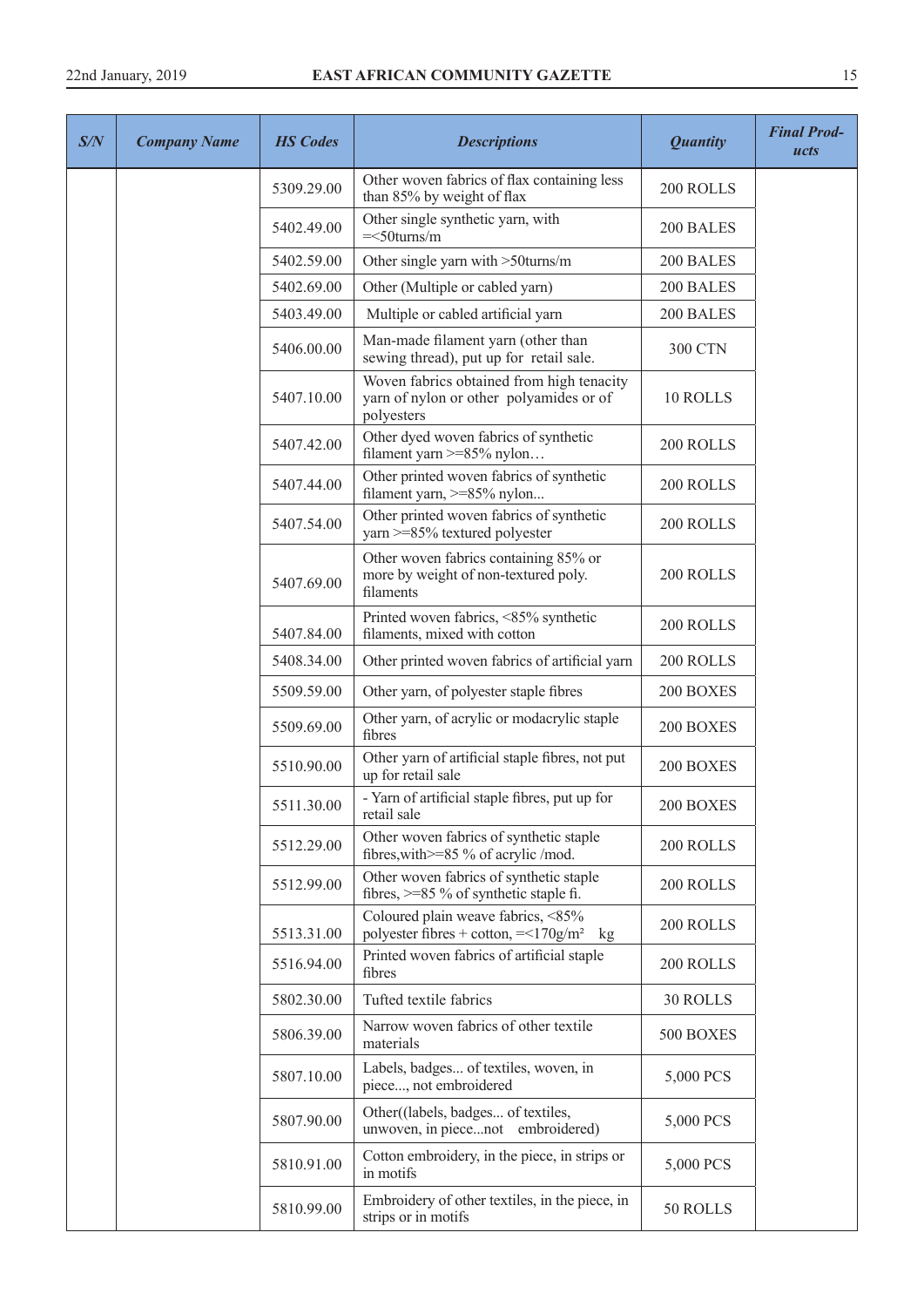| S/N | <b>Company Name</b> | <b>HS</b> Codes | <b>Descriptions</b>                                                                        | <b>Quantity</b> | <b>Final Prod-</b><br>ucts  |
|-----|---------------------|-----------------|--------------------------------------------------------------------------------------------|-----------------|-----------------------------|
|     |                     | 6117.80.00      | Other clothing accessories, knitted or<br>crocheted                                        | 100 BALES       |                             |
|     |                     | 6217.90.00      | Parts of garments                                                                          | 100 BALES       |                             |
|     |                     | 8213.00.00      | Scissors, tailors' shears and similar shears,<br>and blades there of                       | <b>500 PCS</b>  | Garments                    |
|     |                     | 8516.40.00      | Electric smoothing irons                                                                   | <b>500 PCS</b>  |                             |
|     |                     | 3215.19.00      | Other printing ink                                                                         | 10CTNS          |                             |
| 17. | <b>DANDRO Ltd</b>   | 3405.10.00      | Polishes, creams and similar preparations<br>for footwear or leather                       | 2,000 PCS       | Shoes, bags<br>and apparels |
|     |                     | 5907.00.00      | Textile fabrics otherwise impregnated<br>coated or covered;                                | 4,000 M         |                             |
|     |                     | 5804.29.00      | Lace of other textiles in piece, in strips or in<br>motifs, machine made                   | 2,000 PCS       |                             |
|     |                     | 5204.19.00      | Cotton sewing thread, with <85% cotton,<br>not put up for retail                           | 1,000 PCS       |                             |
|     |                     | 5509.12.00      | Multiple or cabled yarn, >=85% staple<br>fibres of nylon, etc                              | $0.2$ MT        |                             |
|     |                     | 5401.10.00      | Sewing thread of synthetic filaments,<br>whether or not put up for retail sales            | <b>20 PCS</b>   |                             |
|     |                     | 6406.10.00      | Uppers and parts thereof, other than<br>stiffeners                                         | 3,000 PAIRS     |                             |
|     |                     | 6406.20.00      | Outer soles and heels, of rubber or plastics                                               | 3,000 PCS       |                             |
|     |                     | 6406.99.00      | Parts of footwear (including uppers whether<br>or not attached to soles of other materials | 2,000 PCS       |                             |
|     |                     | 8205.20.00      | Hammers and sledge hammers                                                                 | <b>30 PCS</b>   |                             |
|     |                     | 8205.30.00      | Planes, chisels, gouges and similar cutting<br>tools for working wood                      | <b>30 PCS</b>   |                             |
|     |                     | 8301.50.00      | Clasps and frames with clasps,<br>incorporating locks, of base metal                       | <b>30 PCS</b>   |                             |
|     |                     | 8305.90.00      | Clasps, buckles beads andspangles of base<br>metal (incl.parts                             | 1,000 PCS       |                             |
|     |                     | 8308.10.00      | Hooks, eyes and eyelets of base metal                                                      | 1,000 PCS       |                             |
|     |                     | 8308.20.00      | Tubular or bifurcated rivets of base metal                                                 | 5,000 PCS       |                             |
|     |                     | 8308.90.00      | Clasps, buckles beads and spangles of base<br>metal (incl.parts)                           | 1,000 PCS       |                             |
|     |                     | 9606.10.00      | Press-fasteners, snap-fasteners and press-<br>studs and parts thereof                      | 1,000 PCS       |                             |
|     |                     | 9607.11.00      | Slide fasteners fitted with chain scoops of<br>base metal                                  | 200 M           |                             |
|     |                     | 9606.21.00      | Buttons of plastics, not covered with textile<br>material                                  | 4,000 PCS       |                             |
|     |                     | 9606.29.00      | Other (Buttons)                                                                            | 4,000 PCS       |                             |
|     |                     | 9606.30.00      | Button moulds and other parts of buttons;<br>button blanks                                 | 4,000 PCS       |                             |
|     |                     | 7319.90.00      | Sewing needles, knitting needles, bodkins,<br>crochet hooksof iron/steel)                  | <b>100 PCS</b>  |                             |
|     |                     | 8213.00.00      | Scissors, tailors' shears and similar shears,<br>and blades there of                       | 15 PCS          |                             |
|     |                     | 8516.40.00      | Electric smoothing irons                                                                   | <b>10 PCS</b>   |                             |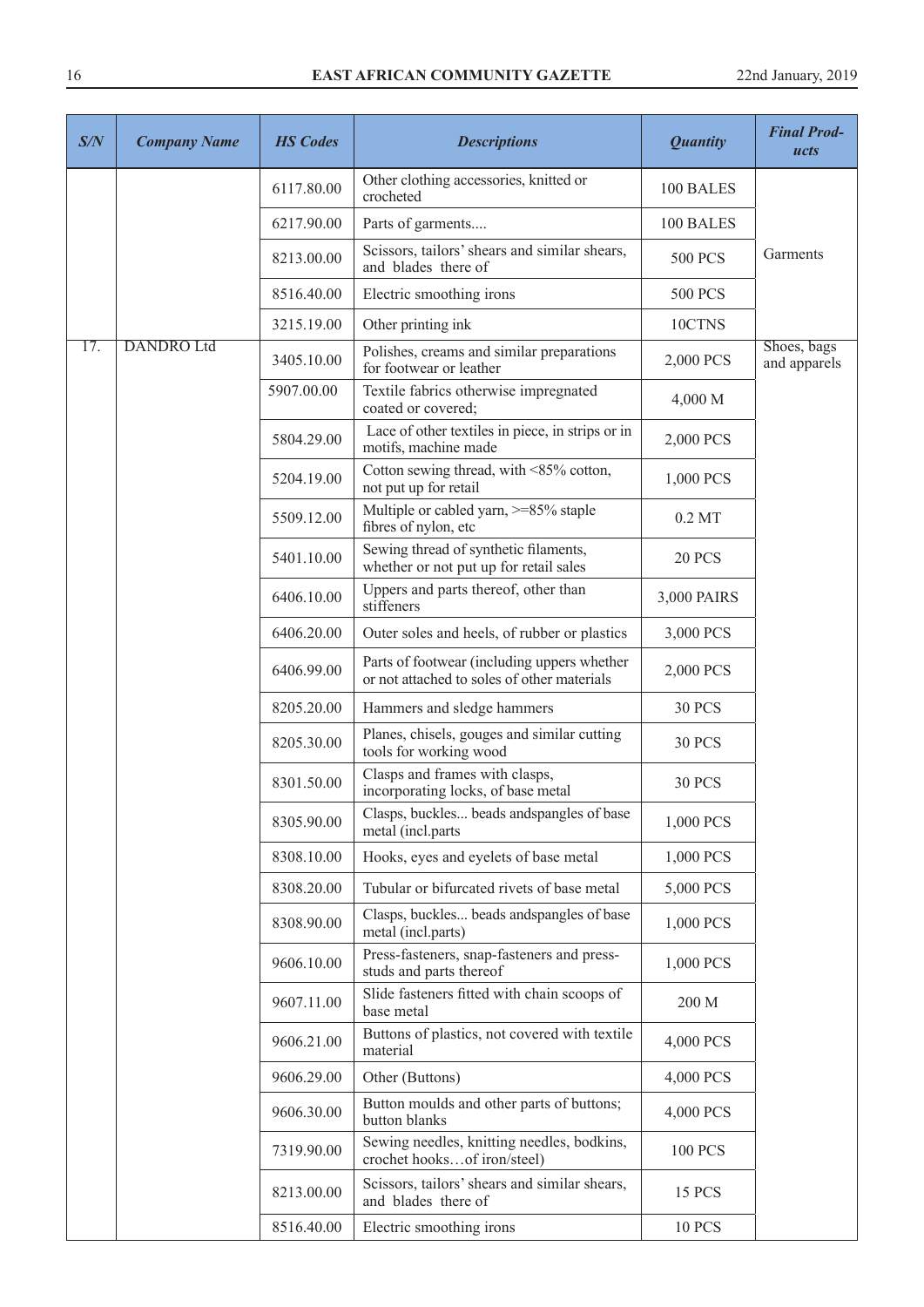| S/N | <b>Company Name</b> | <b>HS</b> Codes | <b>Descriptions</b>                                                   | <b>Quantity</b> | <b>Final Prod-</b><br>ucts |
|-----|---------------------|-----------------|-----------------------------------------------------------------------|-----------------|----------------------------|
|     |                     | 5911.10.00      | Textile fabrics, felt and felt-lined woven<br>fabrics, coated         | 2,000 M         |                            |
|     |                     | 5208.39.00      | Other fabrics (Dyed woven cotton fabrics,<br>with $\geq$ =85% cotton) | 2,000 M         |                            |
|     |                     | 5208.59.00      | Other printed woven cotton fabrics, with<br>$>=85\%$ cotton           | 2,000 M         |                            |
|     |                     | 4421.10.00      | Clothes hangers                                                       | 1,000 PCS       |                            |
|     |                     | 5007.90.00      | Other woven fabrics of silk or of silk waste                          | 2,000 M         |                            |

## **The following conditions shall apply:**

In the event that the above finished products are sold in the Customs territory (EAC), such goods shall attract duties, levies and other charges provided in the EAC Common External Tariff.

> RT. HON. DR. AL HAJI ALI KIRUNDA KIVEJINJA, *Chairperson Council of Ministers.*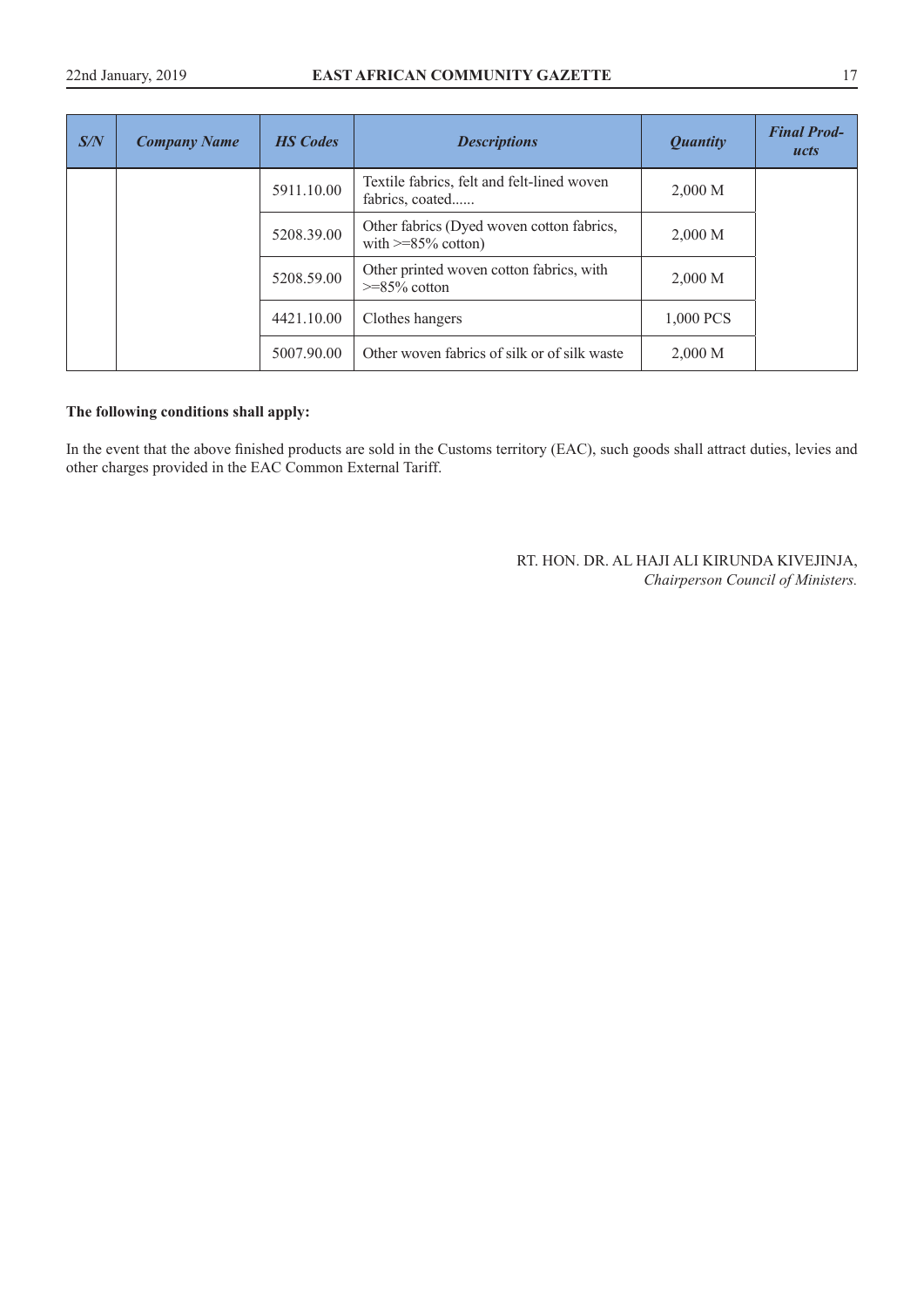Legal Notice No. EAC/2/2019.

## **THE EAST AFRICAN COMMUNITY CUSTOMS MANAGEMENT ACT 2004**

## **LEGAL NOTICE**

IN EXERCISE of the powers conferred upon the Council of Ministers by section 140 of the East African Community Customs Management Act 2004, the Council of Ministers has approved the following manufacturer to import the specified quantities of sugar for industrial use under the Duty Remission Scheme.

#### **APPROVED RWANDA MANUFACTURER AND QUANTITIES OF SUGAR FOR INDUSTRIAL USE TO BE IMPORTED AT A DUTY RATE OF 0% UNDER THE DUTY REMISSION SCHEME UP TO 30TH JUNE 2019**

| $\mid S/N$ | <b>Company Name</b> | <b>HS</b> Codes | <i>Descriptions</i>      | <i><b>Ouantity</b></i> | <b>Final Product</b> |
|------------|---------------------|-----------------|--------------------------|------------------------|----------------------|
|            | AGASHINGURACUMU Ltd | 1701.99.10      | Sugar for industrial use | 360 MT                 | Banana wine          |

## **The following conditions shall apply:**

In the event that the above finished products are sold in the Customs territory (EAC), such goods shall attract duties, levies and other charges provided in the EAC Common External Tariff.

> RT. HON. DR. AL HAJI ALI KIRUNDA KIVEJINJA, *Chairperson Council of Ministers*